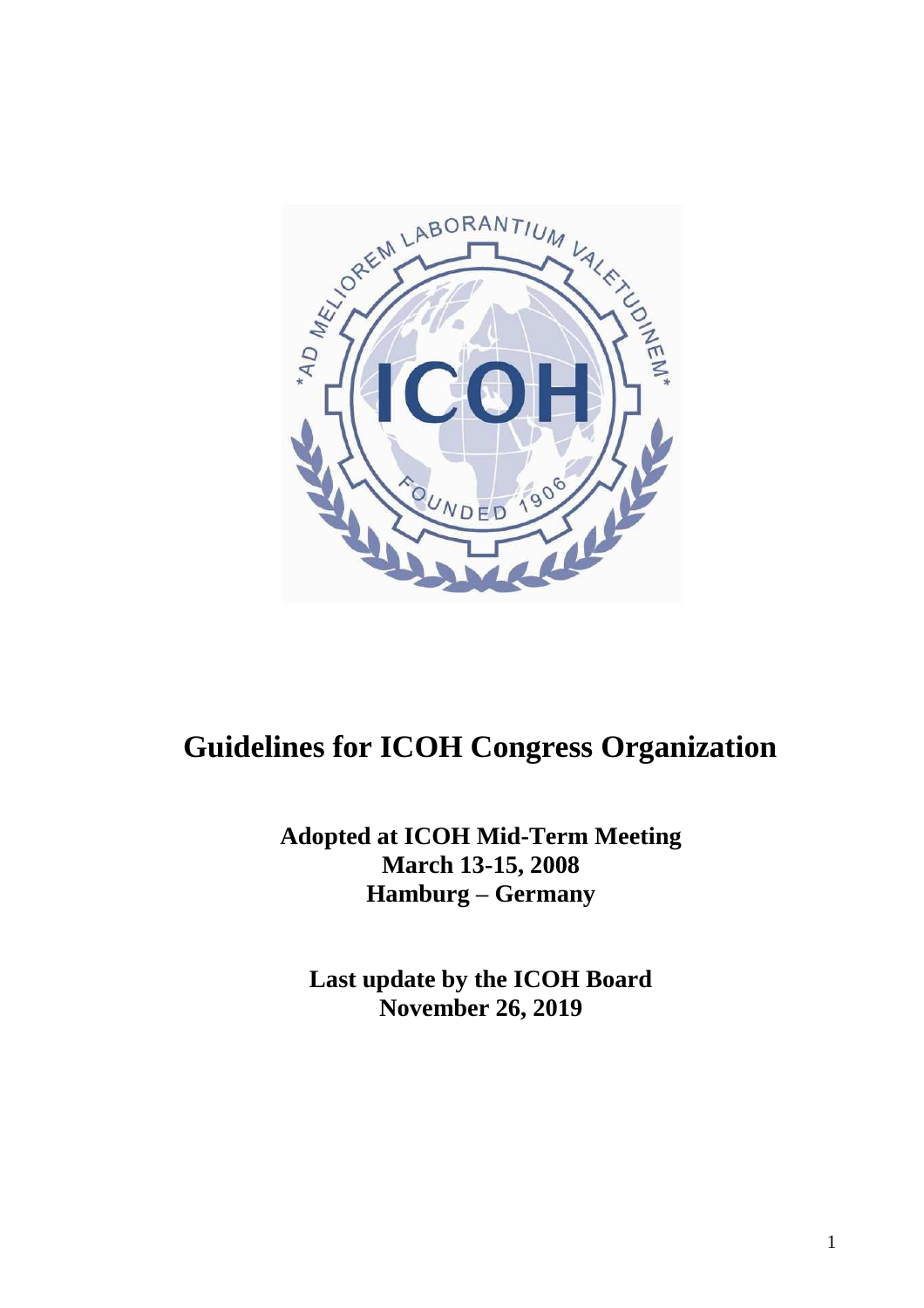# **Foreword**

These guidelines are aimed at clarifying and implementing what is already stated in Article 6 of the ICOH Constitution and in Bye-Laws 7 and 13.

# *DECISION-MAKING PROCESS FOR FUTURE INTERNATIONAL CONGRESS VENUES*

## **1) Bid Submission and Procedure of Admission to the Voting**

The procedure for bid submission to compete for the venue of future ICOH Congresses is indicated in Bye-Law 7, Sections 1 and 2.

**Annex 1** is the mandatory format of a bid submission letter for the ICOH Congress organisation.

The documentation in support of the bid shall contain the following documents in accordance with the requirements set out in ICOH Bye-Law 7, Section 2.

- For the entity that commits to take financial responsibility for the Congress: legal status, relevant regulation of the entity (e.g. Constitution, Bye-Laws, etc.), governing bodies, number of members (if applicable), number of staff, membership fees, balance sheets, institutional assets.
- For the professional conference company: list of most relevant international conferences and congresses organised to date.
- For the congress venue: report on size, services, security, and accessibility.

The Promoting Committee, for the sake of completion, will also present letters certifying possible local, regional and national governmental patronage and sponsorships received for Congress organisation and the support granted by scientific societies and associations, national authorities for prevention and safety at workplace, employers' and trade unions' associations, and local tourism boards.

Original documentation and an electronic version must be received by the ICOH General Secretariat six months before the First General Assembly. The ICOH Secretariat will notify receipt by e-mail to each Promoting Committee.

The ICOH Officers will verify in person the requirements and the solidity of the Promoting Committee with a site visit. Travel and lodging expenses of the site visits will be at the Promoting Committee's cost. The results of the site visit and all documents relevant to the Bid submission will be evaluated by the ICOH Officers based on the check list **(Annex 2)** and reported to the Board for their decision according to ICOH Bye-Law 7, Section 2.

The decision will be communicated to the Promoting Committees no later than two months before the First General Assembly.

Only the accepted Committees will be entitled to advertise their venues and present their bid at the Board Meeting. Each accepted Committee will be allowed to advertise its own venue on the ICOH website with up to three pictures and a text not exceeding 500 words.

The ICOH General Secretariat will post the announcement on the website in a section dedicated to Bidding Committees.

Each Bid Committee is entitled to make a presentation at the Board Meeting and at the ICOH General Assembly.

The ICOH General Secretariat will invite each Committee and provide information on venue, date and time allocated for the presentation at the Board Meeting and ICOH General Assembly.

Promoting Committees will present their bid by country in alphabetical order. Members of each Promoting Committee will be allowed to join the Board Meeting only for the time of presentation. Should one member of the Promoting Committee also be a member of the Board, she/he will be allowed to be present also during the presentation by other Committees.

Promoting materials can be distributed to Board members only at the beginning of the Bid Committee presentation section.

The bid Promoting Committee shall print and circulate a sufficient number of copies during the Board Meeting and check in due time compatibility of the presentation format with the technical equipment available at the Board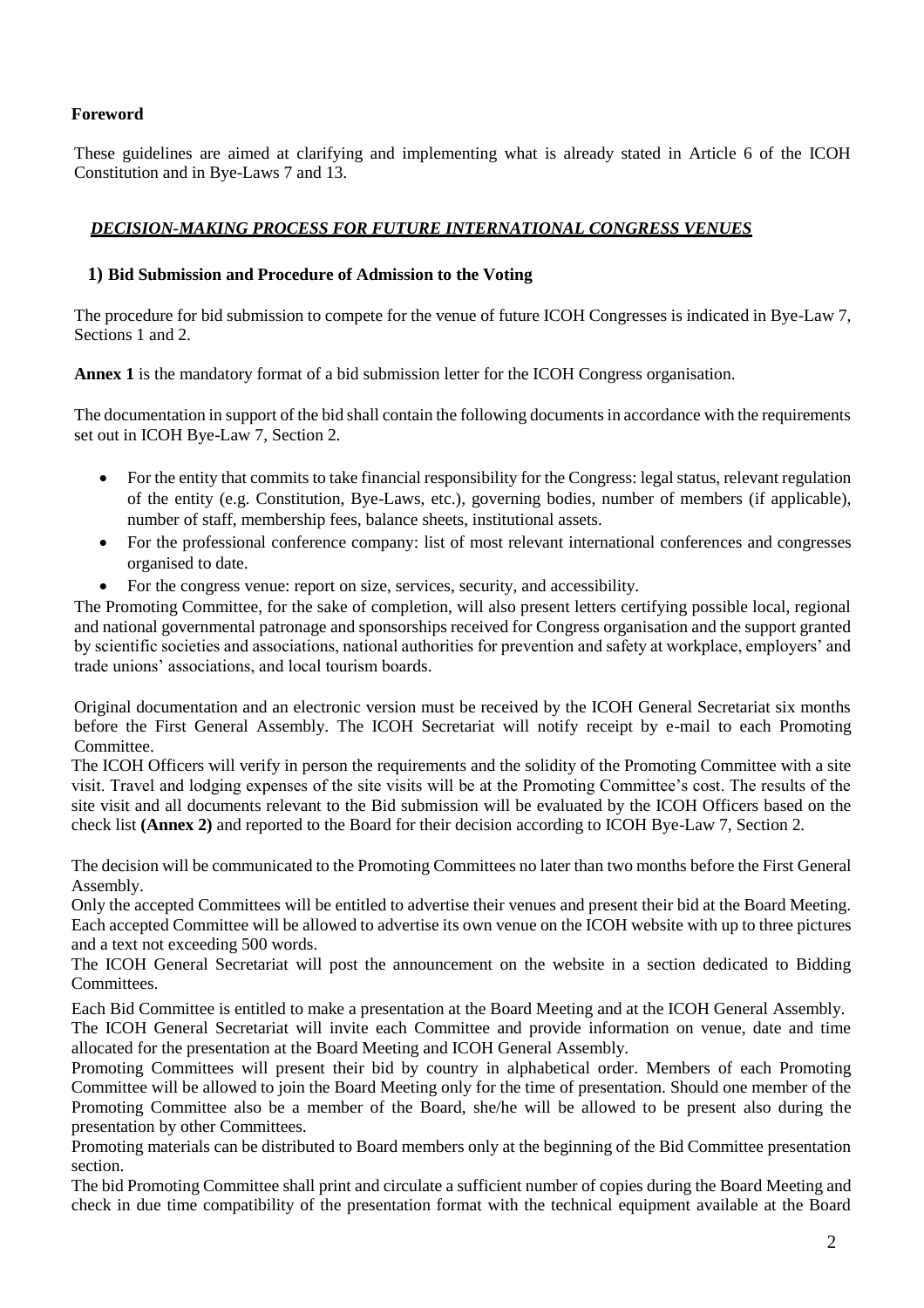Meeting and ICOH General Assembly venues.

Each Promoting Committee will be allowed to set up a stand in the exhibit area of the Congress. The General Secretariat shall provide information on local organisers. Logistics shall be directly managed by each Promoting Committee in accordance with technical indications by local organisers.

Any other promotional activity to be held within the Congress shall be anticipated to the Secretary General and authorised by the ICOH President to ensure the proper accomplishment of Congress scientific works. No financial support by ICOH is granted to Promoting Committees.

## **2) Board Recommendation**

The Board recommendation, set out in Article 6, Section 1 of the ICOH Constitution and in Bye-Law 7, Section 3, shall consider the following criteria:

- o professional strength, including the local Scientific Community
- o occupational health situation in the country
- o technical facilities, logistics, feasibility
- o economic capacity
- o geographical rotation
- o demonstrated experience in organising Scientific Conferences with the involvement of a professional conference organising company with extensive experience in the organisation of international conferences
- o security and safety of the venue

The Board members present at the Board Meeting shall vote on the venue which best meets, in their opinion, the above mentioned requirements. Voting will be by secret ballot.

The ICOH Secretary General shall circulate and scrutinise ballot papers, reporting in alphabetical order the competing venues.

Should there be an equal number of votes for two or more venues, a second ballot shall take place among the most voted venues..

If in the second ballot there is again an equal number of votes, the President shall exercise his/her deciding vote. According to Article 6, Section 1 of the ICOH Constitution, the results will be announced at the First General Assembly.

## **3) Voting by ICOH Members**

The voting procedure is set out in Bye –Law 7, Section 3.

All ICOH members in good standing for the past three years and present at the Congress have the right to vote. The General Secretariat will provide ballot papers, listing the competing venues in alphabetical order. The ICOH Secretary General shall inform the ICOH General Assembly participants of the time, date and venue for the voting procedure during the Congress. At the voting station, each ICOH member will be checked against the list of members entitled to vote, prepared by the General Secretariat. The President shall appoint the board of scrutinisers and report their names at the ICOH General Assembly. One observer appointed by the Chair of each of the Bidding Committees may serve as observer during the counting of the ballots.

The ballot minutes, reporting on the results, will be posted on the ICOH notice board during the Congress, and the Secretary General shall announce the winner during the Second General Assembly.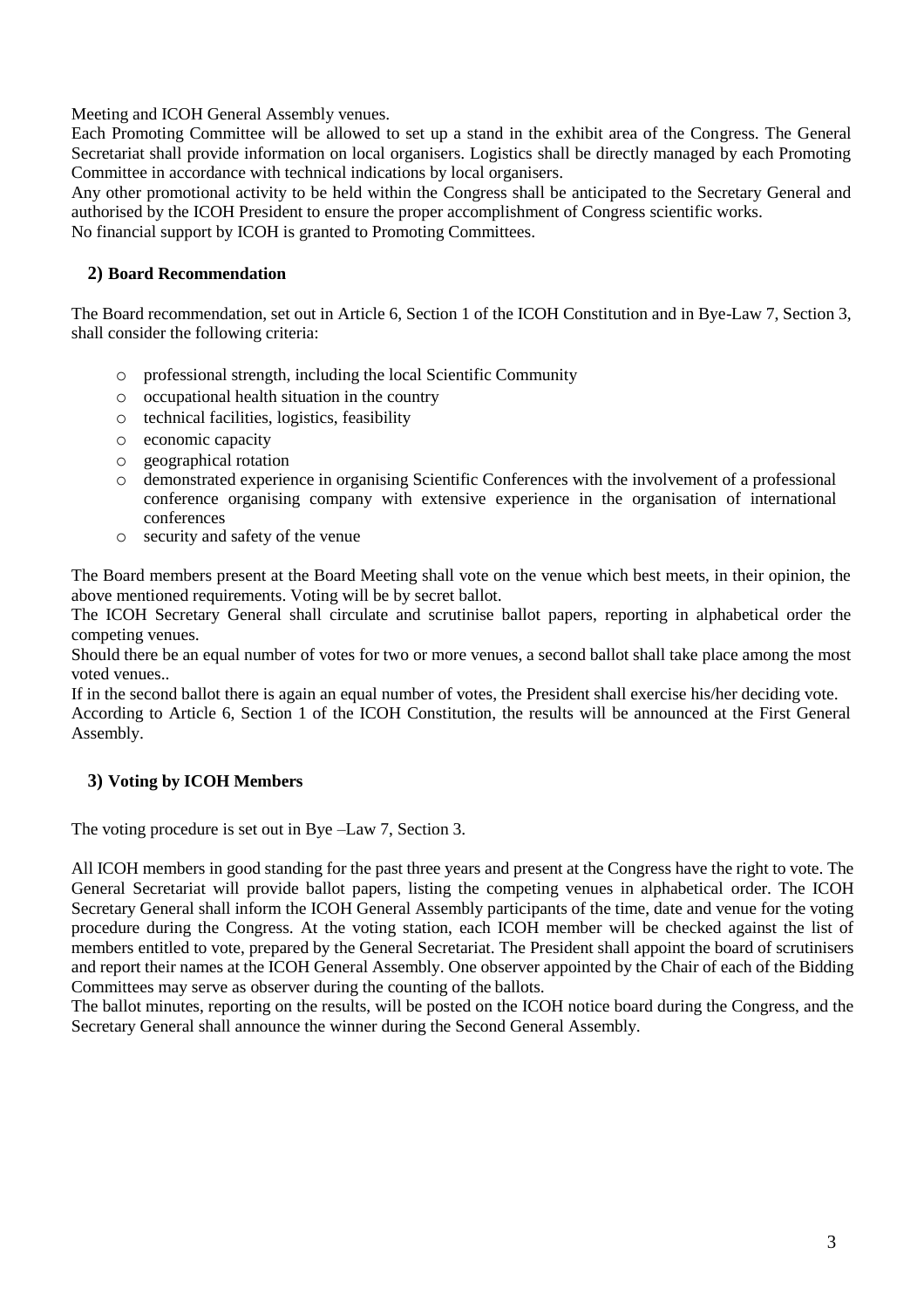# *CONGRESS ORGANISATION*

# **1) Confirmation**

Article 6 of the ICOH Constitution and Bye–Law 13 regulate the organisation of ICOH International Congresses. In particular, in accordance with Article 6, Section 1 of the ICOH Constitution, the winner shall confirm in writing the intention to organise the Congress and inform on the composition of the Organising Committee within six months. The organisers must use the mandatory format of confirmation letter **(Annex 3).** After acceptance of the bid, the Organisers of the ICOH International Congress shall appoint an Organising Committee.

The Chair of the Organising Committee is the person in charge of the Congress Organisation.

The Organising Committee shall be fully representative of the subjects, physical or juridical persons, who made the bid.

Any motivated variation in the Committee composition shall be communicated and subjected to the acceptance of the ICOH President.

# **2) The Agreement**

In order to establish at once an effective and cooperative relationship, the Organising Committee shall arrange a meeting/videoconference with ICOH Officers during which the ICOH Officers and the Organising Committee will discuss those matters that will be relevant for the signing of the agreement, which will take place at the Midterm Meeting.

The agreement will deal with topics and languages of the Congress, venue and dates, scientific programme and Committees, Congress finances, ICOH promotion during the Congress, facilities for the ICOH events, support for attendance from developing countries, and the interest-free loan to assist in the Congress organisation, as already done with previous Congress Organisers. The agreement will also contain the requirements as outlined in Bye-Law 7, Section 2, as these are binding criteria.

In the event of there being insufficient evidence or changes impacting on the aforementioned requirements, the parties will find alternative solutions. If these are not be satisfactory, specific provision will be required in the contract, such as a Bank guarantee of funds in favour of ICOH, granting the payment of ICOH extra fees, for an amount equal to the average of the ICOH Congress revenues of the past three congresses. Such a Bank guarantee must not expire before three months from the ICOH Congress starting date.

**Annex 4** presents a scheme of the standard contract. It is understood that such a scheme can be amended by the ICOH Officers.

## **3) Interest-free Loan and Fees**

As stated in Bye-Law 13, Section 1, the ICOH will grant an interest-free loan of CHF 40,000 to Congress Organisers. This sum will be available after the signing of an acceptance letter. In the event of there being insufficient evidence, or changes impacting on the requirements stated in the ICOH Guidelines on Congress Organisation and ICOH Bye-Law 7, the loan cannot be granted. The loan will be returned by the Organisers no later than 30 days after the end of the Congress. The Organisers shall have the responsibility to establish in advance a national regulation or other facts and mechanisms enabling the transfer of the interest-free loan to ICOH in due time.

According to Article 6, Section 4 of the ICOH Constitution, the Congress fees are established by Congress Organisers after consultation with the ICOH Secretary General.

The fee proposal will be finalised after the development of the budget plan by the Congress Organisers, taking into account the total costs of the Congress organisation, sponsors' estimates and expected number of participants.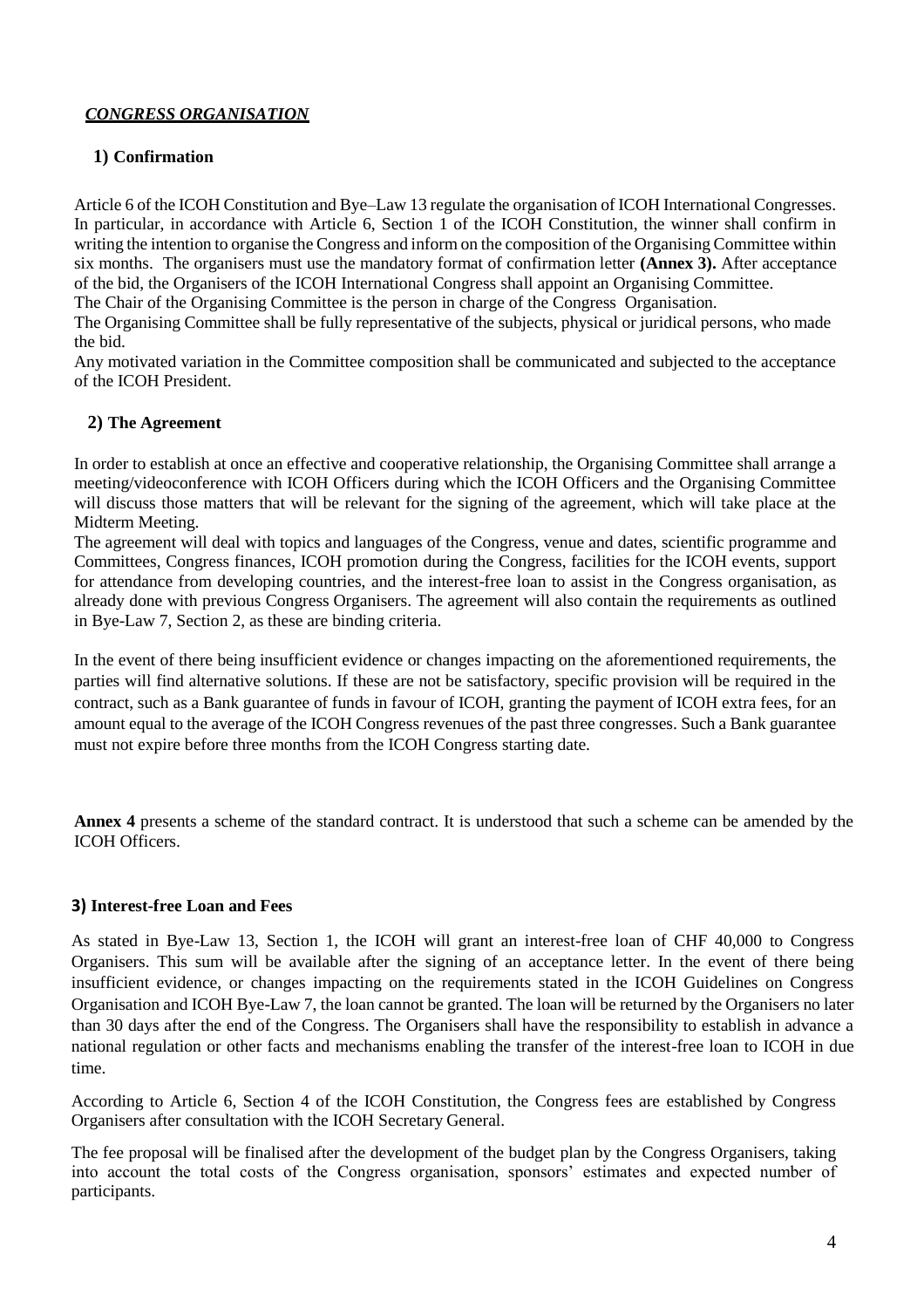Estimates of participant numbers shall take into due account the actual participation in the three previous international congresses.

The fees shall not be raised more than the inflation rate recorded in the three years preceding the Congress and shall be in line with those of other medical congresses hosted in the same period by the host country. The fees shall cover approximately half the total cost of the Congress organization, while the remaining organisational expenses shall be supported by appropriate fundraising and sale of exhibit space at the Congress. The organisers will be in charge of national and international fundraising.

## **4) Trustees Committee**

The ICOH President will appoint the Trustees Committee that will guarantee transparency of organisational work and collect any complaints that might arise. The Committee shall of course be kept thoroughly informed on all aspects of the work. The Committee members may be ICOH or non-ICOH members. The appointment will be made three years before the Congress. The ICOH President will establish the composition, terms of reference and tasks.

### **5) International Scientific Advisory Committee**

The ICOH President will appoint the International Scientific Advisory Committee that will be composed of selected ICOH Officers and Officers from ICOH Scientific Committees. The ICOH President will establish the composition, terms of reference and tasks.

The ICOH Vice–President in charge of Scientific Committee co-ordination will chair the Committee according to the ICOH President's assignments.

#### **6) Advisory Committee**

The ICOH President will appoint the Advisory Committee, including previous Congress presidents, to assist and transfer needed expertise to the Organising Committee during all the Congress preparation stages. The appointment will be made three years before the Congress. The ICOH President will establish the composition, terms of reference and tasks.

## **7) Congress Promotion**

The ICOH General Secretariat will assist the Congress Organising Committee with promotion by providing a mailing list of ICOH members and previous Congress participants, on request, and will broadly advertise the Congress on the ICOH website.

The deadlines for publication of Congress announcements shall be agreed beforehand with the ICOH President and Secretary General.

## **8) Support for Developing Countries**

The ICOH President will appoint a Working Group for allocation of financial support to enable ICOH members from developing countries to participate in ICOH Congresses. The appointment will be made one year before the Congress date. The ICOH President will establish the composition, terms of reference and tasks.

The criteria for allocation of financial support should first be drawn up by the Working Group. Such criteria should take into consideration the following issues:

- o support should be granted only to ICOH members in good standing;
- o members to be supported shall actively contribute to the Congress (oral or visual-aid presentation);
- o support will be granted on application basis;
- o support should cover only travelling expenses with cheap options (economy class);
- o sustained costs are subject to accounting and need to be appropriately documented (paid against supporting documents).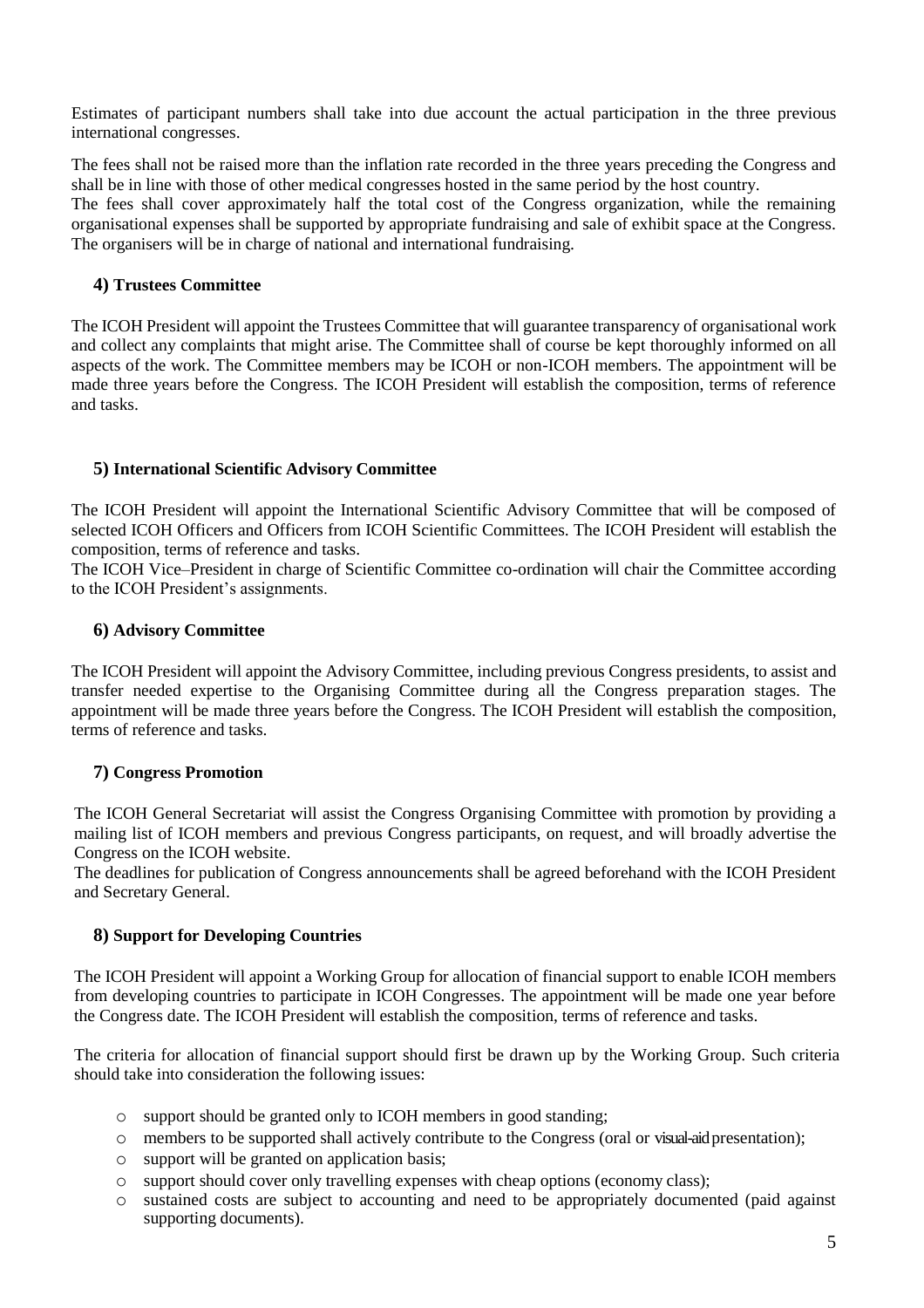The Working Group will propose the allocation, which will be formally approved by the ICOH President and Secretary General according to ICOH Bye-Law 5, Section 3.

The proposal should be made in due course to allow information on financial support to be given together with the information on acceptance of Abstracts.

As support for participation by developing countries, the organisers shall allocate an amount equal to the average support granted for the past three congresses; this amount will be reflected in the agreement.

### **9) At the Congress Site**

During the Congress, organisers will hold meetings with the organisers of the next Congress in order to transfer their know-how and experience.

Even during the Congress, organisers shall provide data on registration trends to the ICOH President and Secretary General, also in view of having an estimate of additional fees from the Congress; this information will be reported in the budget of the following triennium. This information will be necessary in order for the Secretary General to finalise the next triennium's budget.

### **10) After the Congress**

Within two months after the end of the Congress, Organisers are expected to transfer to ICOH the additional fee to be paid by non-ICOH member participants, according to Article 6, Section 4 of the ICOH Constitution and Bye-Law 13, Section 2.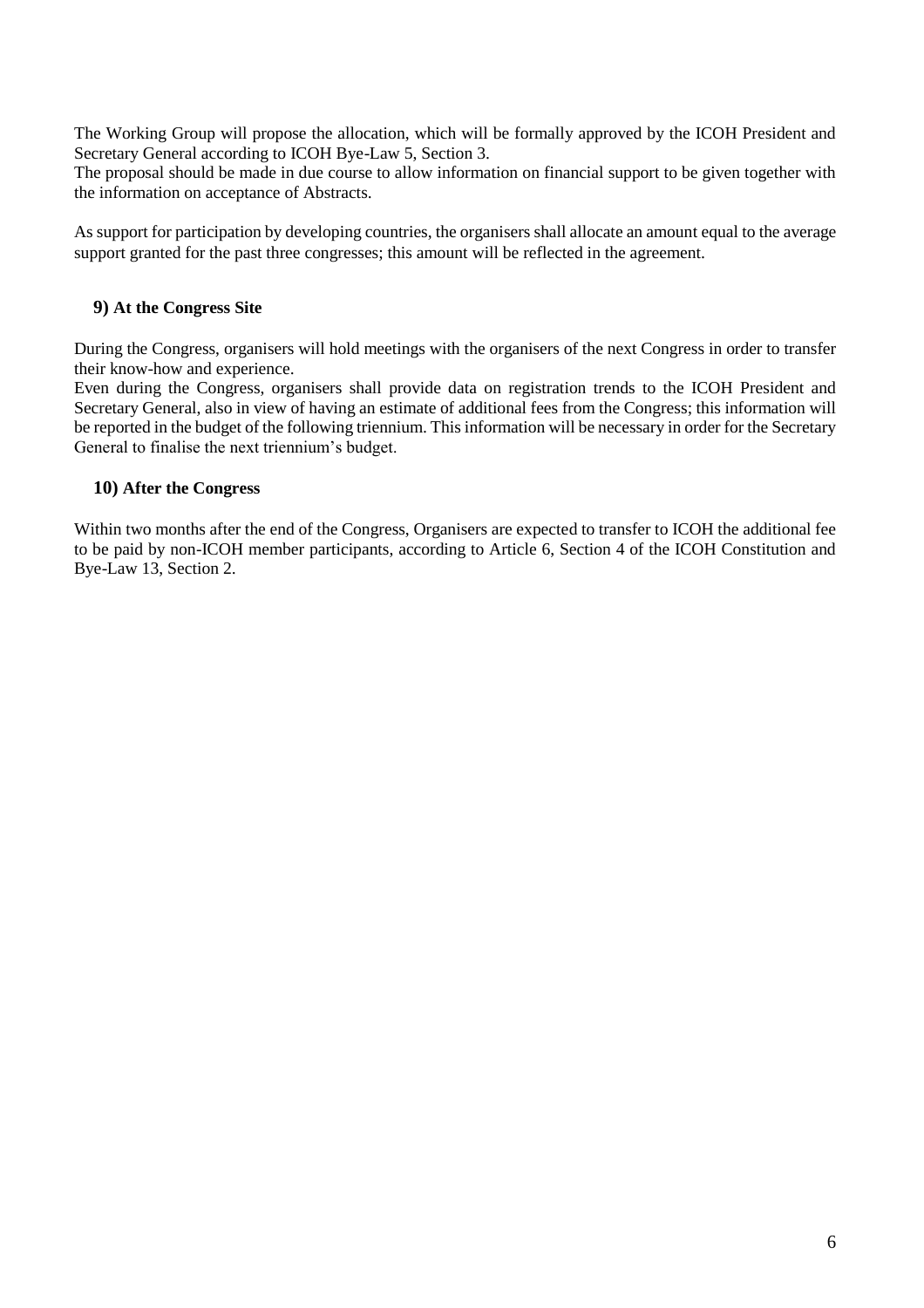# **ANNEX 1** *Mandatory format for bid submission letter*

Dear Dr.

On behalf of the ICOH \_ Bid Committee, I have the great pleasure in presenting the details of our bid to host the triennial International Congress in , in . Our members have overwhelmingly endorsed this bid.

We believe in using the ICOH network to bring people together to address the health needs of people of working age and the people who will be the workers of the future. In mounting this bid we have already engaged a wide range of important stakeholders and we will build on this in our quest to achieve basic occupational health services for all.

We have chosen\_\_\_\_\_\_\_\_ as the proposed venue for the Congress having considered several excellent venues in . We believe that the Congress in will give delegates an unprecedented level of conference facilities with a welcoming hospitality that will promote creativity and fun.

In attachment, we provide the requested documents according to the ICOH Guidelines on Congress Organisation for the requirements set out in ICOH Bye-Law 7.

We are aware of the requirements established by ICOH for the acceptance of the bid. In this view, we commit ourselves to organise a site visit at our expense for one or more ICOH Officers, in order to demonstrate our capacity of hosting an international ICOH Congress and to provide any additional information to the ICOH Officers, if required.

We will respect the procedure and conditions defined by the ICOH Rules and Guidelines and will accept the unquestionable decision of the ICOH Board about the admission to the voting procedure.

This letter is signed by me and four other ICOH members in good standing.

Yours sincerely,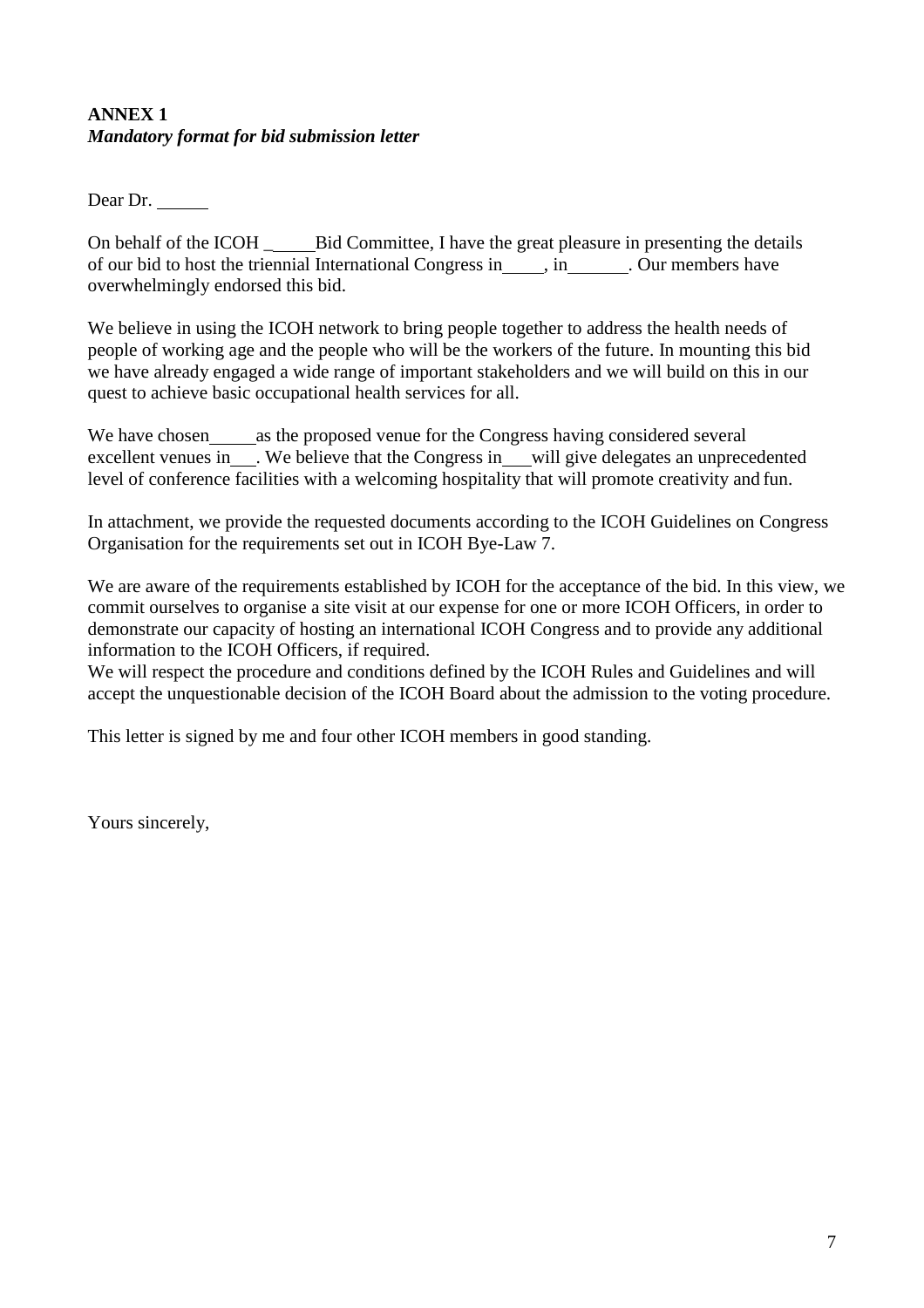**ANNEX 2** *Bid site visit check list*

# Country:

# Date and Venue:

# Visiting Officer:

# Promoting Committee

|                        | Name | Affiliation | ICOH member in GS<br>(Yes/No) |
|------------------------|------|-------------|-------------------------------|
| Chair of the Promoting |      |             | $\Box$ yes                    |
| Committee:             |      |             | $\Box$ no                     |
| Members of the         |      |             | $\Box$ yes $\Box$ no          |
| Promoting Committee:   | 2.   |             | $\Box$ yes $\Box$ no          |
|                        | 3    |             | $\Box$ yes $\Box$ no          |
|                        | 4    |             | $\Box$ yes $\Box$ no          |
|                        |      |             |                               |

# a) Entity that commits to take Financial Responsibility for the Congress

| Name of the entity: |                                           | Attachments |
|---------------------|-------------------------------------------|-------------|
|                     |                                           |             |
|                     | $\Box$ Public Institution                 |             |
|                     | $\Box$ National professional / scientific |             |
|                     | association                               |             |
| Mission:            |                                           |             |
|                     |                                           |             |
| Year of foundation: |                                           |             |
|                     |                                           |             |
| Number of           |                                           |             |
| members/staff:      |                                           |             |
| Website and social  |                                           |             |
| networks:           |                                           |             |
| Is the legal        | $\square$ yes (Name: $\_\_$               |             |
| representative or   | $\Box$ no                                 |             |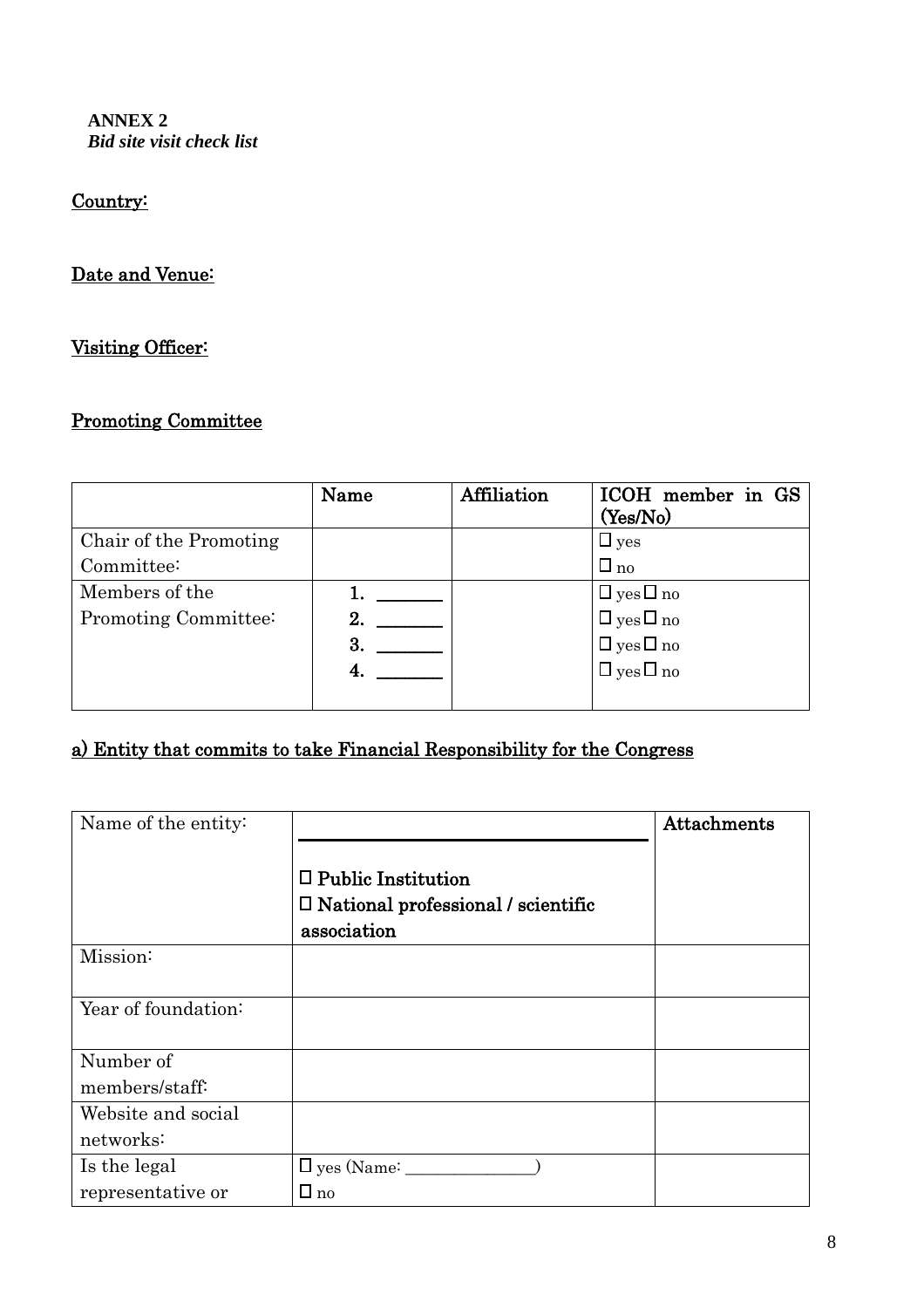| senior member/staff   |                                               |    |
|-----------------------|-----------------------------------------------|----|
| part of the Promoting |                                               |    |
| Committee?            |                                               |    |
| Relevant documents    | Constitution                                  | n. |
| submitted:            | $\Box$ yes                                    |    |
|                       | $\Box$ no                                     |    |
|                       | $\Box$ not applicable                         |    |
|                       |                                               | n. |
|                       | <b>Bye-Laws</b>                               |    |
|                       | $\Box$ yes                                    |    |
|                       | $\Box$ no                                     | n. |
|                       | $\Box$ not applicable                         |    |
|                       |                                               | n. |
|                       | Relevant regulation                           |    |
|                       | $\Box$ yes                                    |    |
|                       | $\Box$ no                                     |    |
|                       | $\Box$ not applicable                         |    |
|                       |                                               | n. |
|                       | Governing bodies                              |    |
|                       | $\Box$ yes                                    |    |
|                       | $\Box$ no                                     |    |
|                       | $\Box$ not applicable                         | n. |
|                       |                                               |    |
|                       | Number of members/staff                       |    |
|                       | $\Box$ yes                                    |    |
|                       | $\Box$ no                                     |    |
|                       | $\Box$ not applicable                         | n. |
|                       |                                               |    |
|                       | Membership fees                               |    |
|                       | $\Box$ yes                                    |    |
|                       | $\Box$ no                                     | n. |
|                       | $\Box$ not applicable                         |    |
|                       | <b>Balance</b> sheets                         |    |
|                       | $\Box$ yes                                    |    |
|                       | $\Box$ no                                     |    |
|                       |                                               | n. |
|                       | $\Box$ not applicable                         |    |
|                       | Institutional assets                          |    |
|                       | $\Box$ yes                                    |    |
|                       | $\Box$ no                                     |    |
|                       | $\Box$ not applicable                         |    |
|                       |                                               |    |
|                       | Are these documents publicly available on the |    |
|                       | website?                                      |    |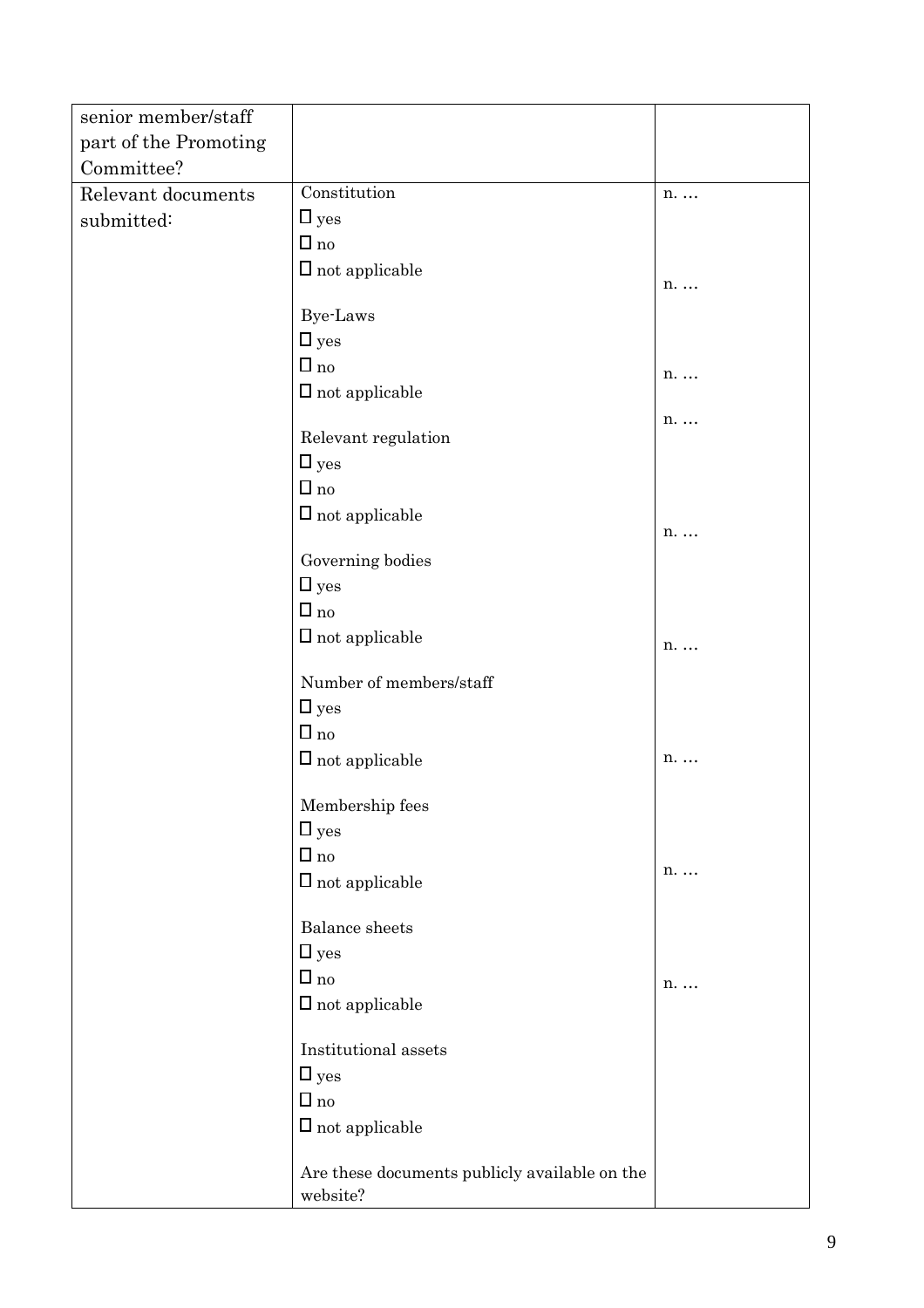|                                                                                                                                                                                                                                             | $\Box$ yes<br>$\square$ no<br>$\Box$ partially (please specify)              |    |
|---------------------------------------------------------------------------------------------------------------------------------------------------------------------------------------------------------------------------------------------|------------------------------------------------------------------------------|----|
| Main sources of<br>funding:                                                                                                                                                                                                                 |                                                                              |    |
| Letter of commitment<br>of the Institution<br>signed by legal<br>representative to take<br>financial responsibility<br>in case of election to<br>organise the Congress<br>in accordance with<br>ICOH Constitution,<br>Bye-Laws, Guidelines: | $\Box$ yes<br>$\Box$ no                                                      | n. |
| Documented<br>commitment to provide<br>financial support for<br>developing country<br>participants for the<br>Congress (specify<br>amount):                                                                                                 | $\square$ yes (please attach letters of<br>support/endorsement)<br>$\Box$ no | n. |
| Examples of key<br>activities/achievements<br>nationally and<br>internationally:                                                                                                                                                            | $\square$ yes (please attach list)<br>$\Box$ no                              | n. |
| Experience in<br>international<br>congresses organised<br>by the entity in the last<br>5 years:                                                                                                                                             | $\square$ yes (please attach list)<br>$\Box$ no                              | n. |
| Number of OSH events<br>organised by the entity<br>in the last 5 years:                                                                                                                                                                     |                                                                              |    |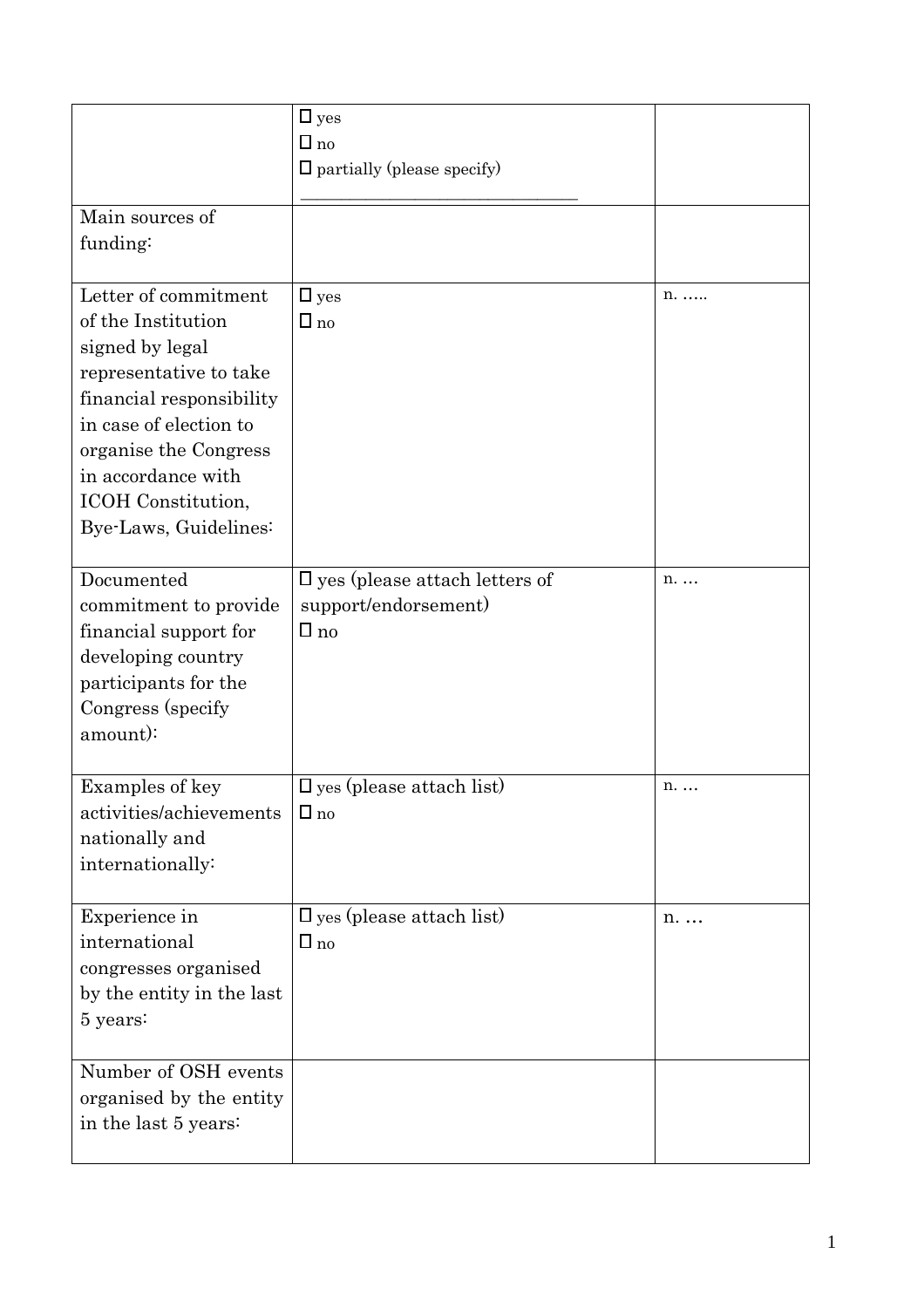# a-1) Other Support

| Financial support from | (please attach letters)            | n.          |
|------------------------|------------------------------------|-------------|
| national/local         |                                    |             |
| governmental           |                                    |             |
| institutions:          |                                    |             |
| Financial support from | $\Box$ yes (please attach letters) | $n_{\cdot}$ |
| private institutions   | $\Box$ no                          |             |
| (please specify):      |                                    |             |
|                        |                                    |             |
| Support from           | $\Box$ yes (please attach letters) | $n_{\cdot}$ |
| national/local         | $\Box$ no                          |             |
| governmental           |                                    |             |
| institutions:          |                                    |             |
|                        |                                    |             |
| Other support or       | $\Box$ yes (please attach letters) | $n_{\cdot}$ |
| endorsements:          | $\Box$ no                          |             |
|                        |                                    |             |
| Other considerations   |                                    |             |
| $(max 500 words)$ :    |                                    |             |
|                        |                                    |             |

# b) Professional Conference Company

| Name and website/social       |            |              |
|-------------------------------|------------|--------------|
| networks of the Conference    |            |              |
| partner involved:             |            |              |
|                               |            |              |
| Contact person name, role and |            |              |
| contacts:                     |            |              |
|                               |            |              |
| Total number of international |            |              |
| conferences within the last 5 |            |              |
| years:                        |            |              |
|                               |            |              |
| Total number of OSH events    |            |              |
| within the last 5 years:      |            |              |
|                               |            |              |
| List of most relevant         | $\Box$ yes | $n_{\ldots}$ |
| international conferences and | $\Box$ no  |              |
| congresses organised:         |            |              |
|                               |            |              |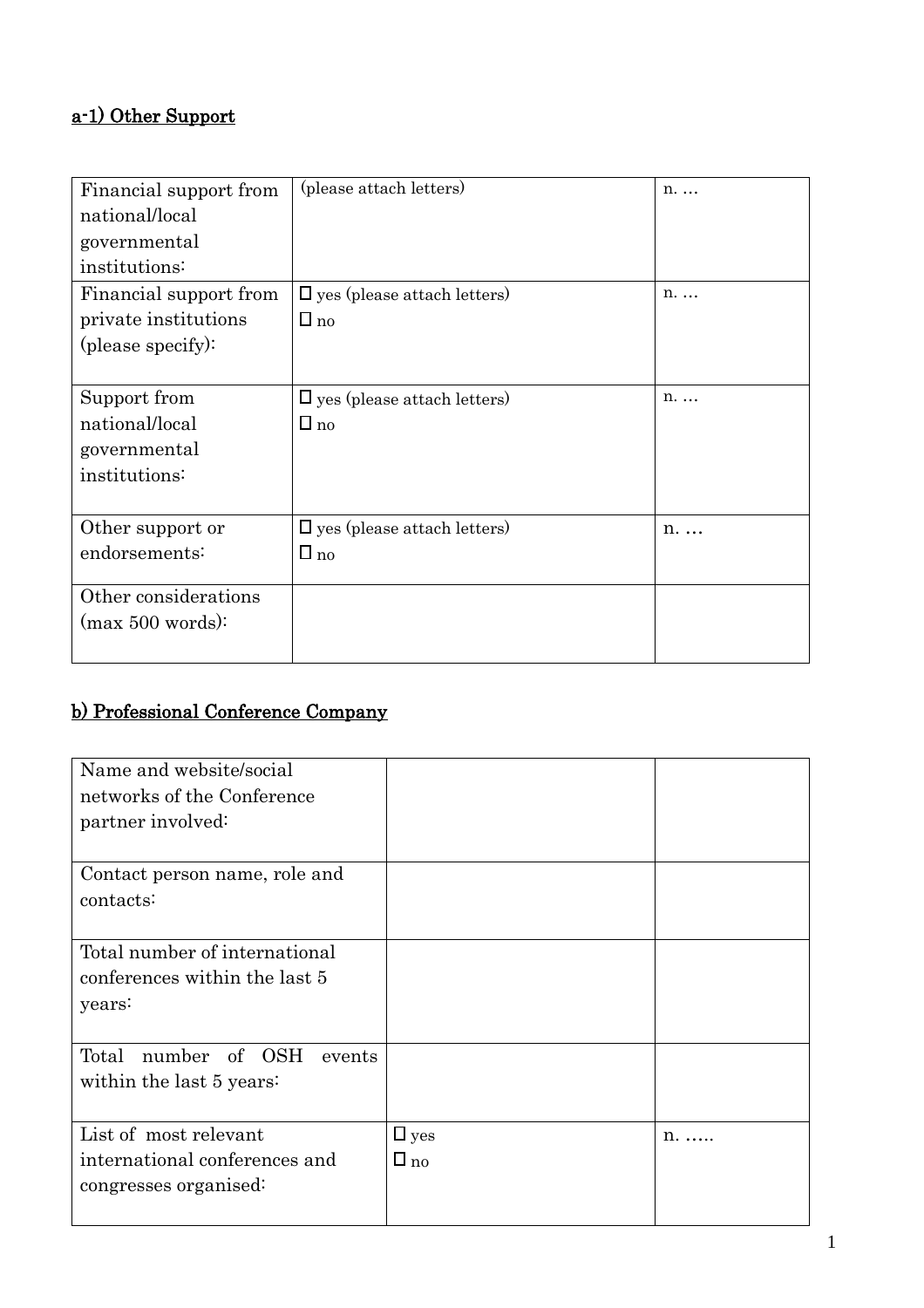| Other considerations (max 500 words) |  |
|--------------------------------------|--|
|                                      |  |

# c) Congress Venue

| Congress venue identified:                         |               |
|----------------------------------------------------|---------------|
| Year of construction:                              |               |
| 1 Auditorium, minimum 1000 seats available for     | $\square$ yes |
| Opening Ceremony, Policy Forum                     | $\Box$ no     |
| 1 Room, minimum 400/500 seats available for First  | $\square$ yes |
| and Second General Assembly, Closing Ceremony      | $\Box$ no     |
| and Plenaries                                      |               |
| 4 Rooms, 300 seats each, for Semi-Plenary sessions | $\square$ yes |
|                                                    | $\Box$ no     |
| 22 Rooms, 30/40 seats each, for Special/Oral       | $\square$ yes |
| Sessions and Business Meetings                     | $\Box$ no     |
| Space available for exhibition inside the Congress | $\square$ yes |
| venue:                                             | $\Box$ no     |
| IT/Audio-video services in-house:                  | $\Box$ yes    |
|                                                    | $\Box$ no     |
| Wi-fi internet connection coverage:                | $\square$ yes |
|                                                    | $\Box$ no     |
| Other considerations (max 500 words):              |               |

# d) Lodging Facilities, Security and Accessibility

| Lodging facilities within 3 km of Congress venue:  |            |
|----------------------------------------------------|------------|
| Total number of 5-star rooms:                      |            |
| Total number of 4-star rooms:                      |            |
| Total number of 3-star rooms:                      |            |
| Total number of 2-star rooms:                      |            |
| Other types of rooms available (please specify):   |            |
| Other considerations (max 500 words):              |            |
| Public transport connection to the Congress venue: |            |
| Disabled access available:                         | $\Box$ yes |
|                                                    | $\Box$ no  |
| Security around Congress area:                     |            |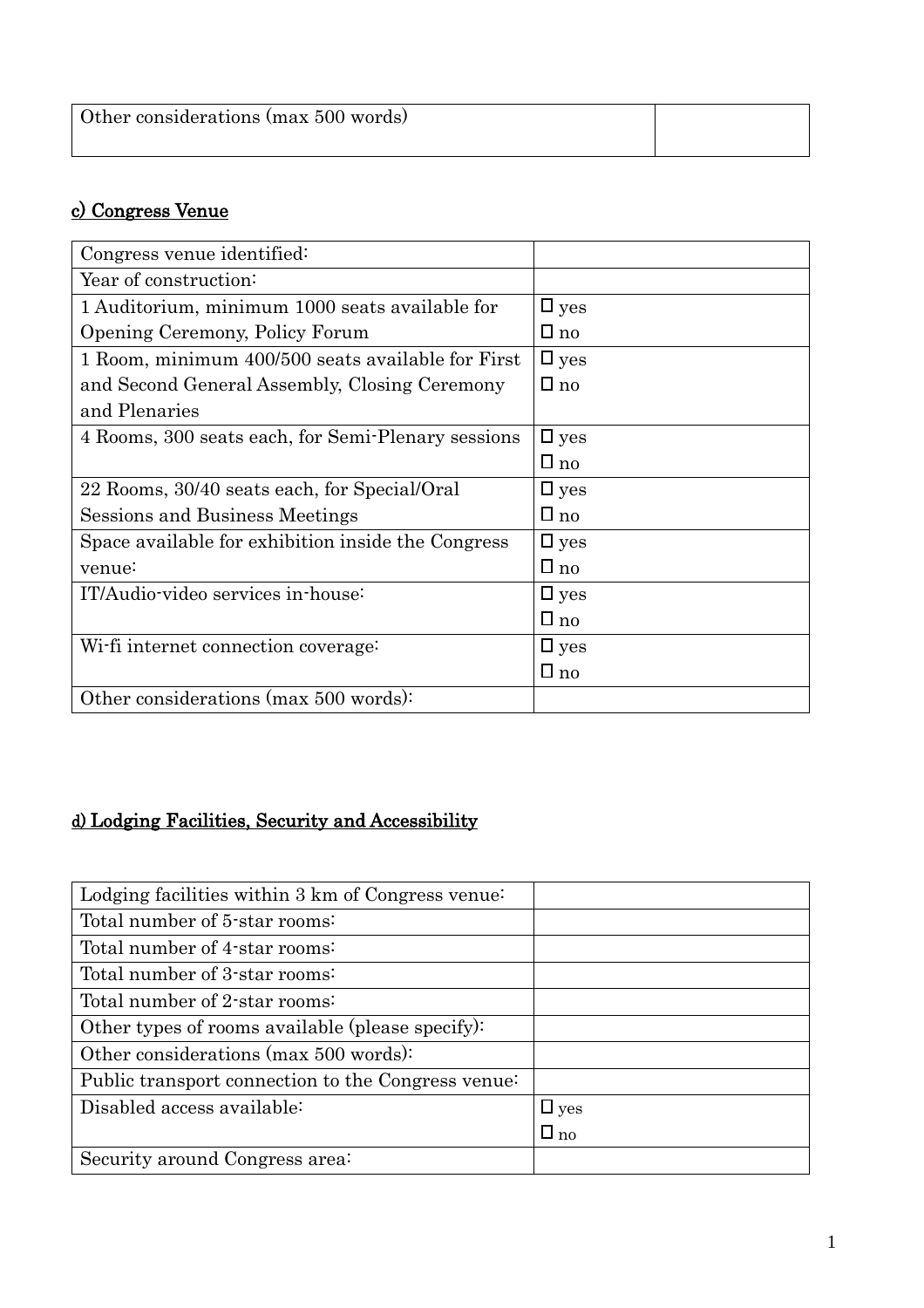# e) Professional Strength, including local Scientific Community occupational health situation in the country:

| Total number of ICOH members in the country:        |  |
|-----------------------------------------------------|--|
| Total number of postgraduate university             |  |
| programmes in occupational health in the country:   |  |
| OSH National Scientific Societies (please specify): |  |
| Total number of ICOH Scientific Committee (SC)      |  |
| events organised in the last 5 years:               |  |
| Total number of delegates registered at the most    |  |
| well attended ICOH SC event:                        |  |
| Total number of OSH events organised in the last 5  |  |
| years:                                              |  |
| Total number of delegates registered at the most    |  |
| well attended OSH event:                            |  |
| Other events organised:                             |  |
| Other considerations (max 500 words):               |  |

# Main Activities during the Site Visit (max 1000 words):

# Final Considerations, Conclusions and Assessment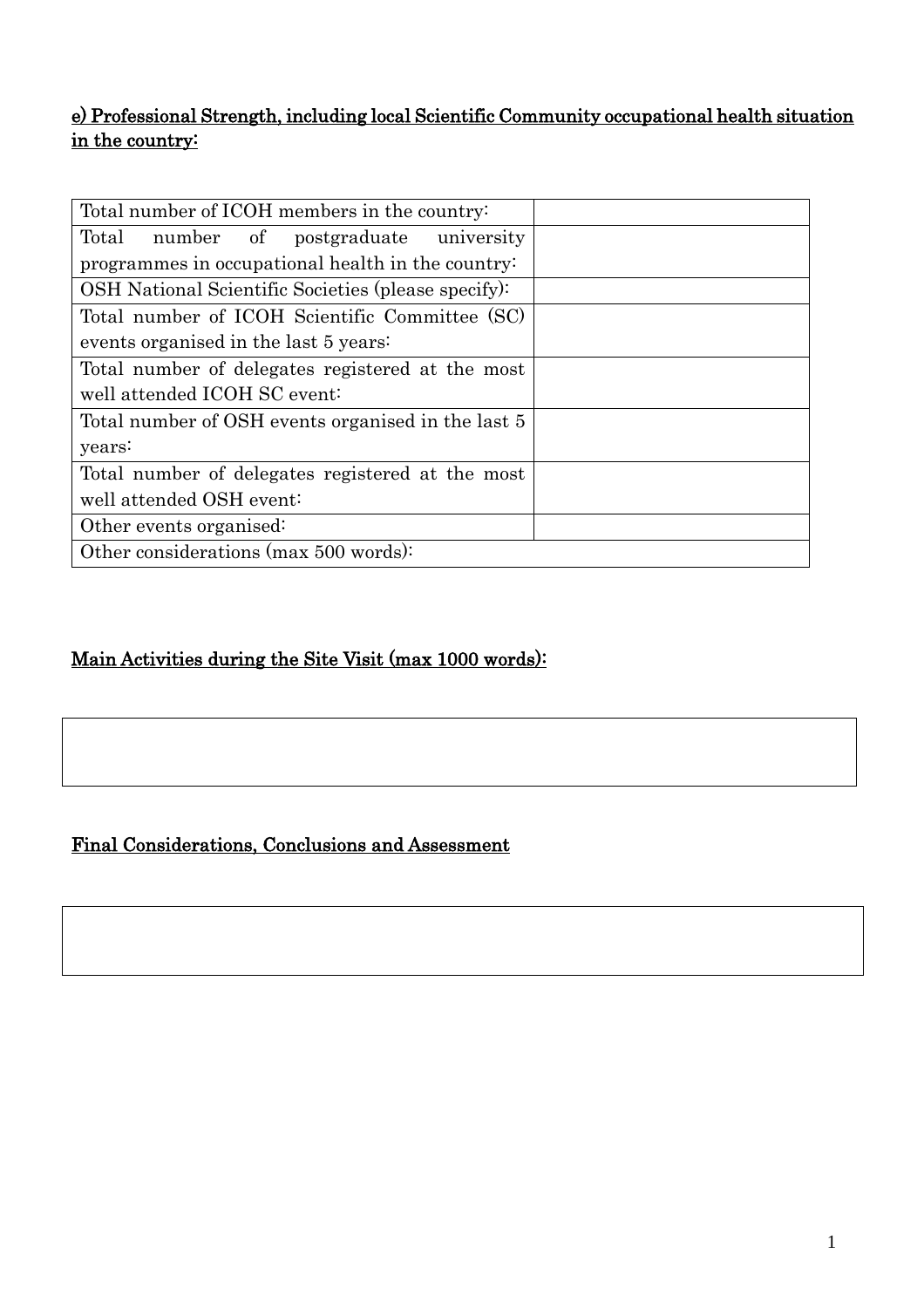# **ANNEX 3** *Mandatory format for Confirmation Letter*

Dear Prof.,

By this letter, we would like to confirm our acceptance to organise the ICOH Congress for the year in . The State Government officers have confirmed their full support to hold this Congress. At this point, the sustaining public and private organisations have attained their preliminary draft logistics drafts for this event.

|           |    |     |            | I take the opportunity to inform you on the composition of the Organising Committee as follows: |  |     |
|-----------|----|-----|------------|-------------------------------------------------------------------------------------------------|--|-----|
| President | Οt | the | Organising | Committee                                                                                       |  | and |
|           |    |     |            |                                                                                                 |  |     |
|           |    |     |            | . We have not yet defined the specific positions                                                |  |     |

within the Organising Committee, except for the President. We shall inform you on this issue at our earliest convenience.

Furthermore, we confirm that we will follow the requirements as outlined in ICOH Bye-Law 7, Section 2, as these are binding criteria. Should there be a change which impacts on these requirements, we will inform the ICOH Secretary General promptly, so that solutions can be identified and implemented.

We are very excited and ready to work in order to be worthy of this honour of organising the ICOH Congress, and look forward to preparing a wonderful Congress.

Very best regards,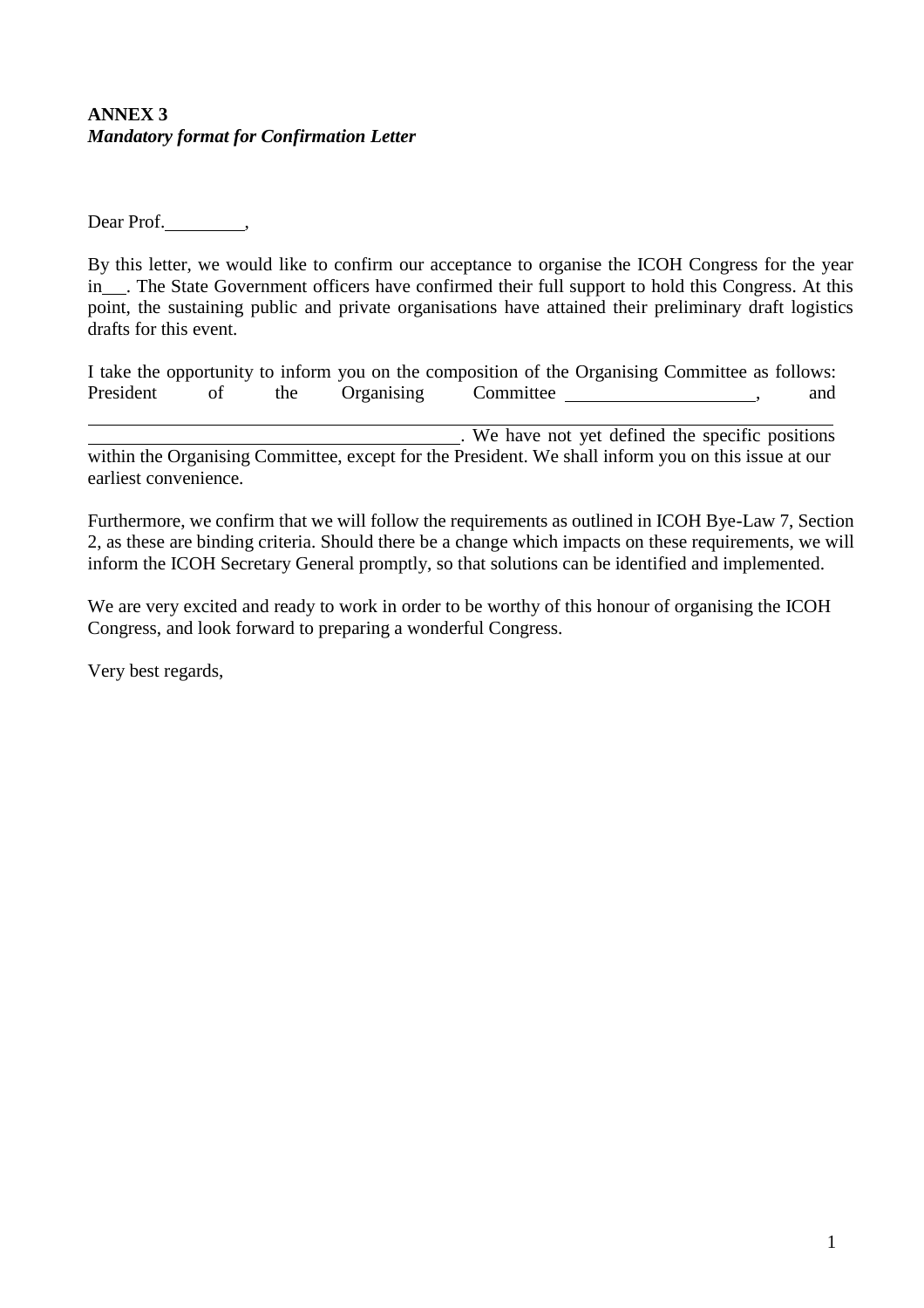#### **ANNEX 4**

**Scheme of the standard contract between the National Organising Committee of the International Congress on Occupational Health, ICOH , and the International Commission on Occupational Health, ICOH**

#### **Preamble**

This Contract is agreed upon between the National Organising Committee of the International Congress on Occupational Health (called hereafter in this Contract as "Organisers") and the International Commission on Occupational Health, ICOH (called hereafter as "ICOH") and represented by the President and the Secretary General .

#### **Art. 1 Normative Basis**

The normative basis of this Contract lies on the Applicable Law of Italy and on Article 6 of the ICOH Constitution and on the Bye-Laws 4, 7 and 13 of the ICOH. (Some details of Congresses are also stipulated in other articles of the Constitution and in other Bye-Laws). The Congress shall be organised according to the professional, scientific and ethical principles of ICOH.

#### **Art. 2 Purpose of the Contract**

This Contract stipulates the conditions under which and the way in which the Organisers shall organise the ICOH International Congress on Occupational Health in in as approved by the ICOH General Assembly in in

, and according to the provisions set by the ICOH Constitution and the Bye-Laws.

#### **Art. 3 Themes and Languages of the Congress**

The Board of the ICOH will approve the themes of the Congress proposed by the Organisers before the issue of the first announcement. If appropriate, the Organisers will also propose an overall theme for the whole Congress.

The languages of the Congress are English (all events), French (Plenary Sessions are simultaneously translated). Introducing any other Congress language is subject to approval by the ICOH.

The ICOH shall review the work of the Organising Committee on the basis of a report on advances and time schedule commitments provided by the President of the Congress to the President of the ICOH after each six months starting from **.** For the purpose of smooth collaboration between the contracting partners, meetings may be organised when necessary.

#### **Art. 4 Venue and the Dates of the Congress**

The Congress will be organised in the city of on **.**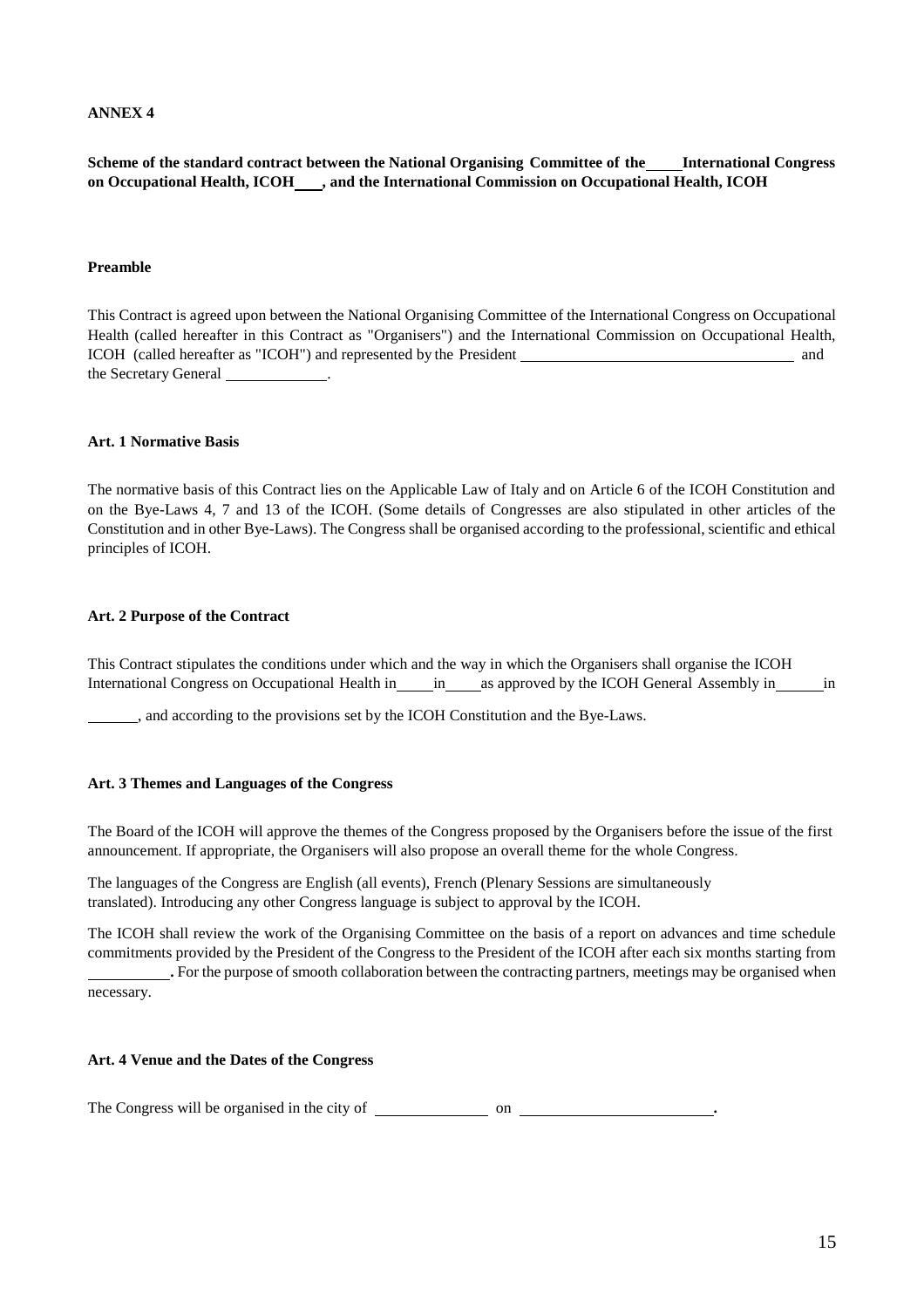#### **Art. 5 Programme and Committees**

The organisation of the Scientific Programme of the International Congress shall take place in close collaboration with the ICOH Officers and the ICOH Scientific Committees and shall include "State of the Art" presentations, free communications, poster sessions, and other forms of scientific communication such as round tables and workshops.

The ICOH and the Organisers will jointly appoint an International Advisory Committee with a representation from the ICOH Officers, ICOH Board and Scientific Committees and the Organisers.

#### **Art. 6 Finances**

The Organisers have a duty to conduct the organisation of the Congress effectively and economically and to generate income for the ICOH. The financial responsibility for all the costs incurred from the organisation and conduct of the Congress shall fall solely on the Organisers.

Without prejudice on the bidding process and the confirmation letter, in accordance with ICOH Bye-Law 7, at the execution and for the duration of this contract, the Organisers:

must give proof of adequate financial capacity for all the costs incurred from the organisation and conduct of the Congress or, alternatively, must provide evidence that financial responsibility has also been taken on by well-known public institutions or national professional/scientific associations, which are economically credible and stable;

must give proof that a conference company with proven experience in organising large international congresses on a scale similar to that of ICOH Congresses has already been chosen and it has accepted the role, and the conference company itself must provide evidence of proven experience in organising large international congresses on the scale similar to that of ICOH Congresses.

must give proof that the chosen Congress venue meets the requirements set by ICOH in terms of size, accessibility, security, and services, in line with the format of ICOH Congresses.

Should there be a change which impacts on these requirements, the organisers will inform the ICOH Secretary General promptly, so that solutions can be identified and implemented. The Organisers are entitled to charge the Congress participants a fee defined after written consultation with the Secretary General of ICOH. The consultation shall include the definition of fees for all categories of participants and the impact of possible additional languages on the fees, one year before the issue of the second announcement.

The Congress participants who are not members of ICOH shall be charged an additional fee as stipulated by the Bye-Laws of ICOH.

Moreover, the fees shall not be raised more than the inflation rate recorded in the three years preceding the Congress and shall be in line with those of other medical congresses hosted in the same period by the host country.

**All fees will be subjected to VAT according to (the country legislation**)**.** For defining the revenues of the

ICOH the economies of the Congress shall be for relevant parts subjected to auditing of the ICOH auditors.

The sum of the difference between the ICOH member fees and the higher ICOH non-member fees, VAT deducted, will be paid to ICOH by the Organisers no later than 60 days after the end of the Congress. The list of the registered participants will be provided to the ICOH Secretary General during the Congress.

The Organisers shall have the responsibility to find out in good time (well in advance) the national regulations and other facts and mechanisms enabling the transfer of the funds to ICOH in a stipulated time. Within two months from the end of the Congress, Organisers are expected to transfer to ICOH the additional fee to be paid by ICOH non- member participants, according to Article 6, Section 4 of ICOH Constitution and Bye-Law 13, Section 2.

The Organisers commit themselves to taking out insurance to cover the costs of the potential cancellation of the event due to 'force majeure' beyond their or ICOH's responsibility.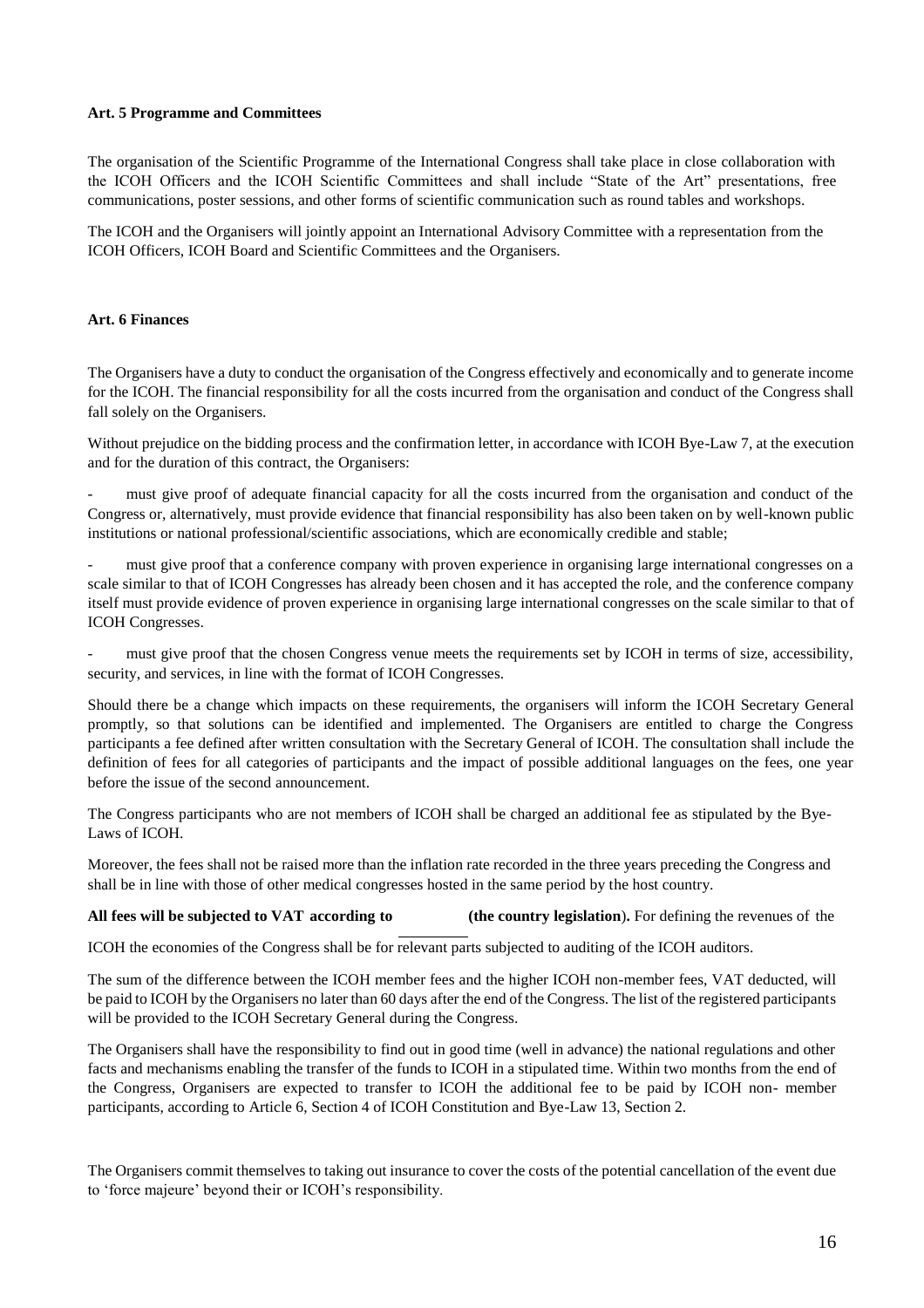No sponsorship of the Congress shall be accepted from sources which may counteract the professional, scientific or ethical principles of the ICOH or incur damage to the ICOH image and reputation.

#### **Art. 7 ICOH Promotion**

Taking into consideration that the ICOH Congress is the major ICOH event in the triennium, both the ICOH Officers and Organisers will promote ICOH as related to the Congress events. A stand in the Congress Exhibition area will be provided by the Organisers to the ICOH Secretariat, free of charge. The Organisers shall provide all the necessary support to promote ICOH and the ICOH membership campaign during the Congress events.

The Organisers will also contribute to the production of printed materials developed by the Secretariat and the ICOH Network on Communication for the promotion of ICOH. Such material will be sent out with the Congress announcements and distributed at the Congress.

#### **Art. 8 Facilities for the ICOH Events**

For the duration of the Congress, the Organisers shall allocate to their costs the rooms at the Congress venue for the ICOH Officers, Secretariat, Officers' Meetings, Board Meetings, Scientific Committee Meetings, General Assemblies and other business meetings of the ICOH, including technical equipment.

#### **Art. 9 Future Congresses**

The Organisers shall reserve exhibition space for the Organisers of the next ICOH Congress, free of charge. Exhibition space will also be reserved for all the applicants who will be competing for the organisation of the ICOH Congress, six years out, free of charge.

### **Art. 10 Support to Special Participant Categories**

The Organisers will be responsible for covering the travel and accommodation expenses of the ICOH Officers and Secretariat during the Congress. The Organisers will also be responsible for covering the travel and accommodation expenses of the Keynote and Plenary Session Speakers.

The Organisers will provide support for participation to special categories of participants such as the

ICOH members from developing countries and young ICOH members. Such participants shall be identified by the ICOH Officers in cooperation with the Scientific Committee on Occupational Health and Development. The Organisers will provide support to participants from developing countries to an amount equal to the average of the amounts allocated for such purposes in the past three Congresses.

For the International Congress on Occupational Health, Organisers shall allocate for such purposes **the amount of Euro.** 

#### **Art. 11 Loan**

At the request of the Organisers, the President and the Secretary General of ICOH are authorised jointly to grant an interest-free loan to a maximum amount of 40,000 CHF, to assist in the organisation of the Congress. The loan will be returned by the Organisers to ICOH no later than 30 days after the end of the ICOH \_\_\_\_ Congress.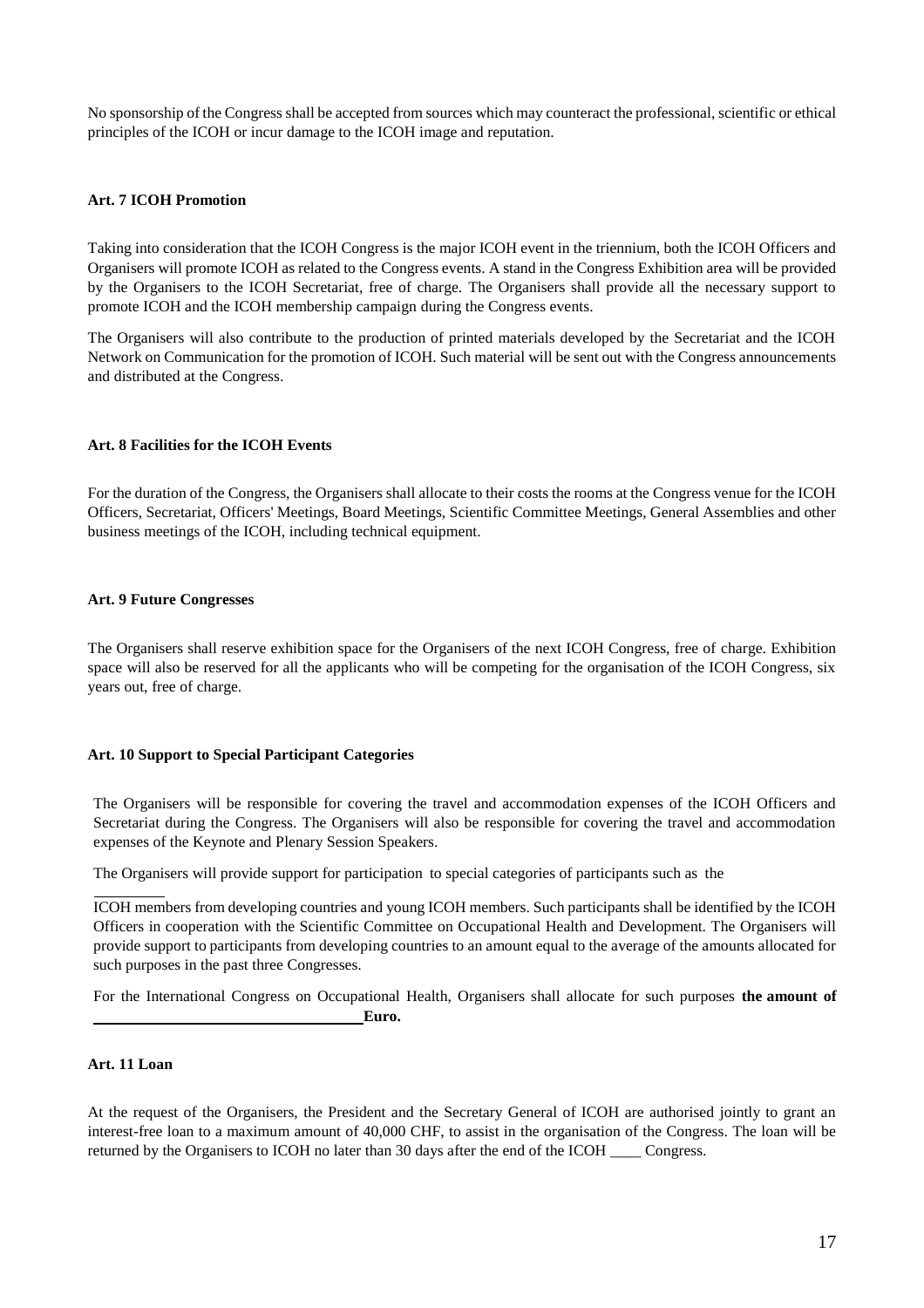#### **Art. 12 Disputes**

Any potential disputes and other disagreements which cannot be solved in negotiations between the contracting partners will be subjected to the judgment of an arbitrator agreed upon by the partners, **and if not successful, the issue will be presented to the Milan Civil Court.**

#### **Art. 13 Miscellaneous**

Two identical copies of this contract have been drawn up, one for each party. Once signed, the Contract binds both parties and it cannot be amended or changed without acceptance of both partners.

For the International Commission on For the National Organising Committee

Occupational Health of the ICOH Congress

ICOH President ICOH Congress President

ICOH Secretary General

Date………………….. Date……………………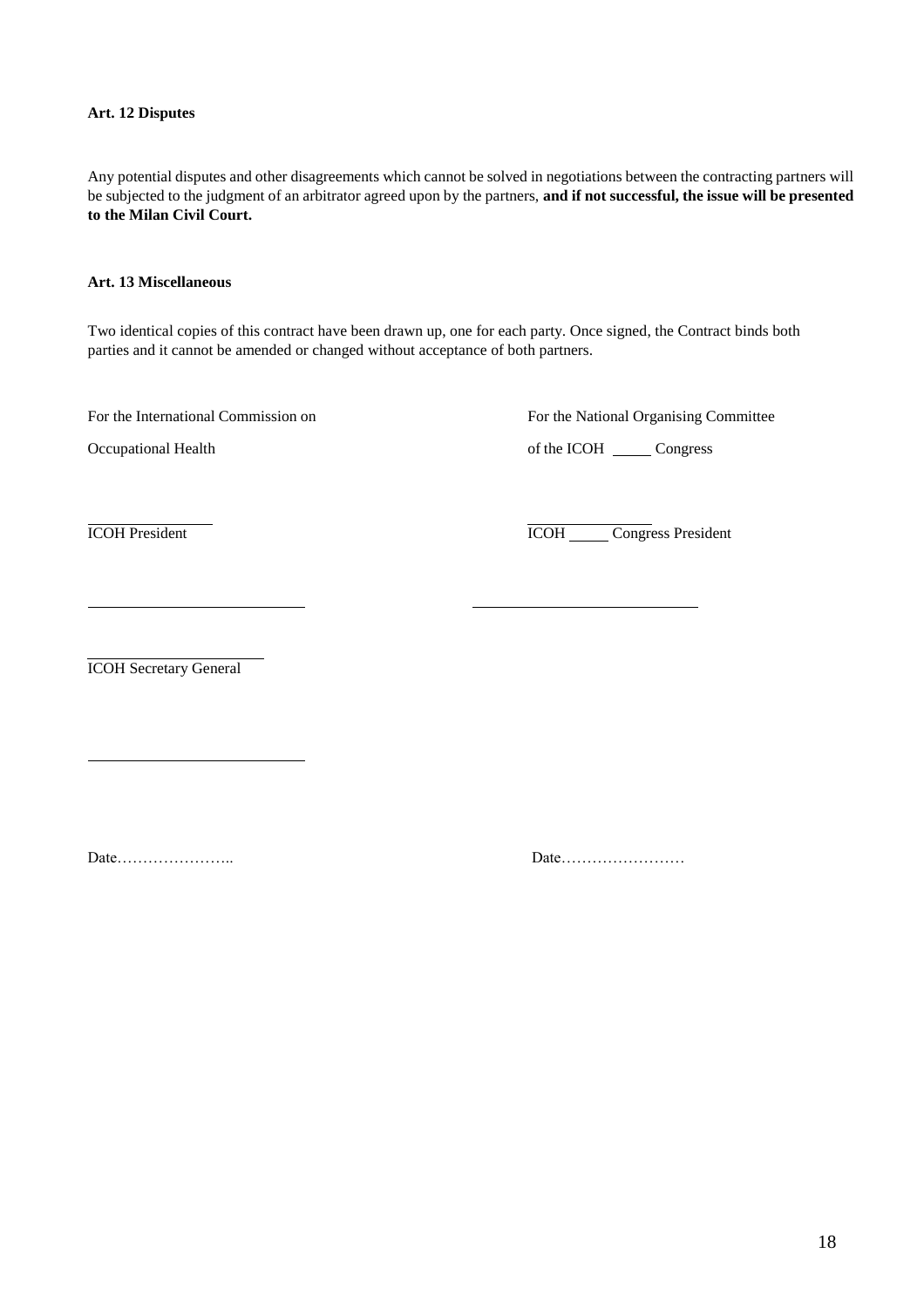# **TIMETABLE - APPENDIX 1**

| <b>Action</b>                                     | <b>Deadline</b>                                               | <b>Responsible Parties</b>                              |
|---------------------------------------------------|---------------------------------------------------------------|---------------------------------------------------------|
| <b>Bid submission</b>                             | 6 months before First                                         | <b>Bidding Countries</b>                                |
|                                                   | <b>ICOH General Assembly</b>                                  |                                                         |
| <b>Bidding Country site</b>                       | No later than three months after                              | Officers/ICOH representative                            |
| visit                                             | the bid submission deadline                                   | Member                                                  |
| Decision on accepted                              | By no later than two months                                   | <b>ICOH</b> Board                                       |
| <b>Bidding Committees</b>                         | before the First ICOH General                                 |                                                         |
|                                                   | Assembly                                                      |                                                         |
| Notification of accepted                          | No later than two months before                               | ICOH Secretariat, after decision                        |
| <b>Bidding Committees</b><br>Board recommendation | the First ICOH General Assembly                               | made by ICOH Board members<br><b>ICOH</b> Board members |
|                                                   | At First ICOH Board Meeting,<br>before the First ICOH General |                                                         |
|                                                   | Assembly                                                      |                                                         |
|                                                   |                                                               |                                                         |
| <b>Ballot</b>                                     | During the ICOH Congress                                      | ICOH members in good                                    |
|                                                   |                                                               | standing, present at the ICOH                           |
|                                                   |                                                               | Congress                                                |
| <b>Counting of Votes</b>                          | At the ICOH Congress,                                         | <b>Board Scrutinisers</b>                               |
|                                                   | before Second ICOH General                                    |                                                         |
|                                                   | Assembly.                                                     |                                                         |
| Announcement of Bid                               | At the Second ICOH General                                    | <b>ICOH Secretary General</b>                           |
| Winner                                            | Assembly                                                      |                                                         |
|                                                   |                                                               |                                                         |
| Confirmation by the Bid                           | Within six months after                                       | <b>Organising Committee</b>                             |
| Winner                                            | the Congress                                                  |                                                         |
| Agreement                                         | At the ICOH Midterm Meeting                                   | <b>ICOH President/Secretary</b>                         |
|                                                   |                                                               | General and Organising<br>Committee                     |
| <b>Appointment of Trustees</b>                    | Three years before the                                        | <b>ICOH</b> President                                   |
| Committee                                         | Congress                                                      |                                                         |
| Appointment of                                    | Three years before the Congress                               | <b>ICOH</b> President                                   |
| <b>International Scientific</b>                   |                                                               |                                                         |
| Advisory                                          |                                                               |                                                         |
| Committee                                         |                                                               |                                                         |
| Appointment of Advisory                           | Three years before the                                        | <b>ICOH</b> President                                   |
| Committee                                         | Congress                                                      |                                                         |
| Formal Invitation of                              | One year before the Congress                                  | <b>Organising Committee</b>                             |
| WHO/ILO officials and                             | date                                                          |                                                         |
| <b>Sister Organisations</b>                       |                                                               |                                                         |
| Appointment of Working                            | One year before the Congress                                  | <b>ICOH</b> President                                   |
| Group to support                                  | date                                                          |                                                         |
| Developing                                        |                                                               |                                                         |
| Countries<br>Consultation on                      |                                                               |                                                         |
| registration fees                                 | One year before the issue<br>of the Second Congress           | <b>ICOH</b> Secretary General and<br>Organising         |
|                                                   | Announcement                                                  | Committee                                               |
| Provision of the list of                          | During the Congress                                           | <b>Organising Committee</b>                             |
| registered Congress                               |                                                               |                                                         |
| participants to the ICOH                          |                                                               |                                                         |
| <b>Secretary General</b>                          |                                                               |                                                         |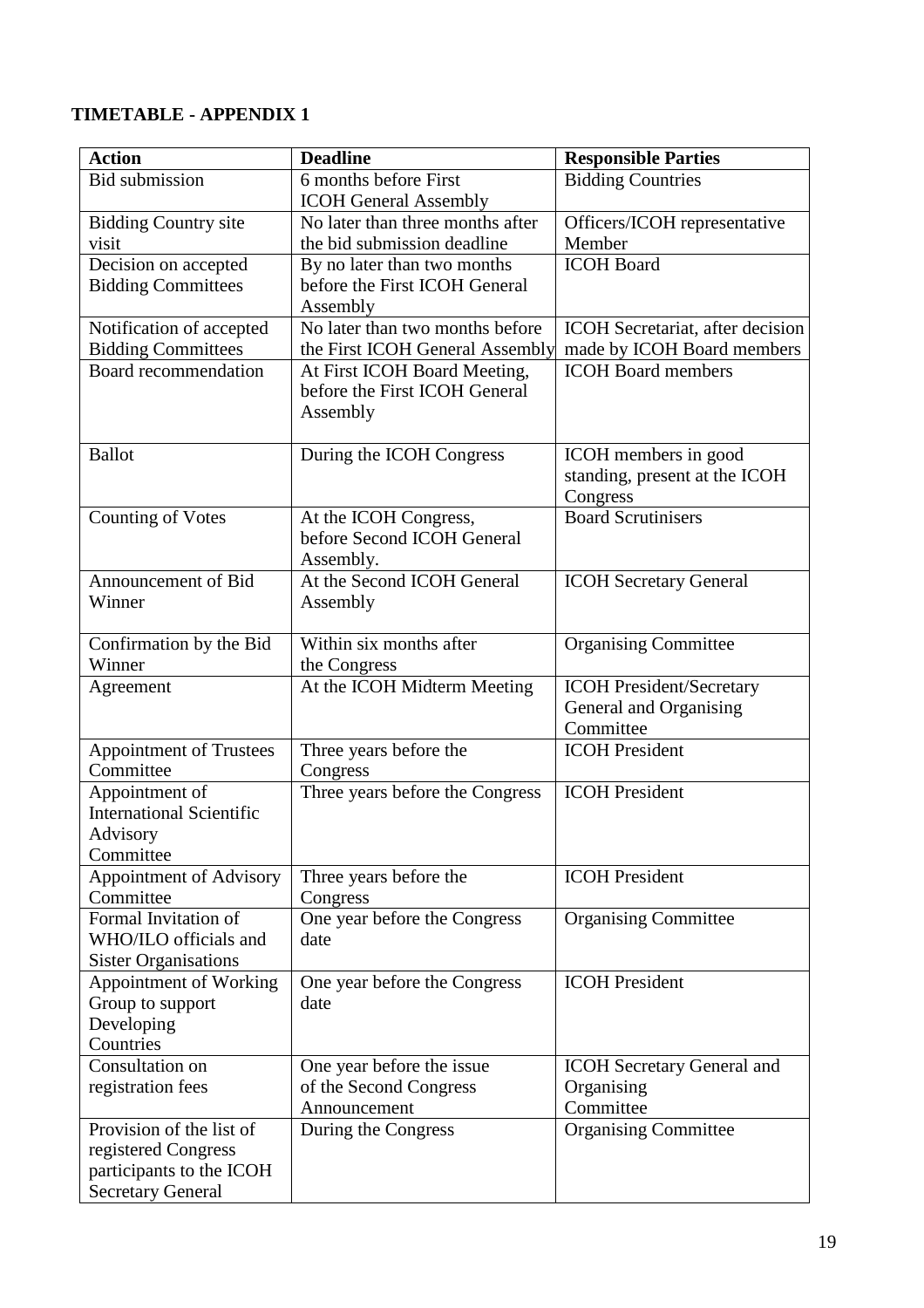| Loan return            | No later than 30 days after the | <b>Organising Committee</b> |
|------------------------|---------------------------------|-----------------------------|
|                        | end of                          |                             |
|                        | the Congress                    |                             |
| Transfer of additional | No later than 60 days after the | <b>Organising Committee</b> |
| Congress fees to ICOH  | end of                          |                             |
|                        | the Congress                    |                             |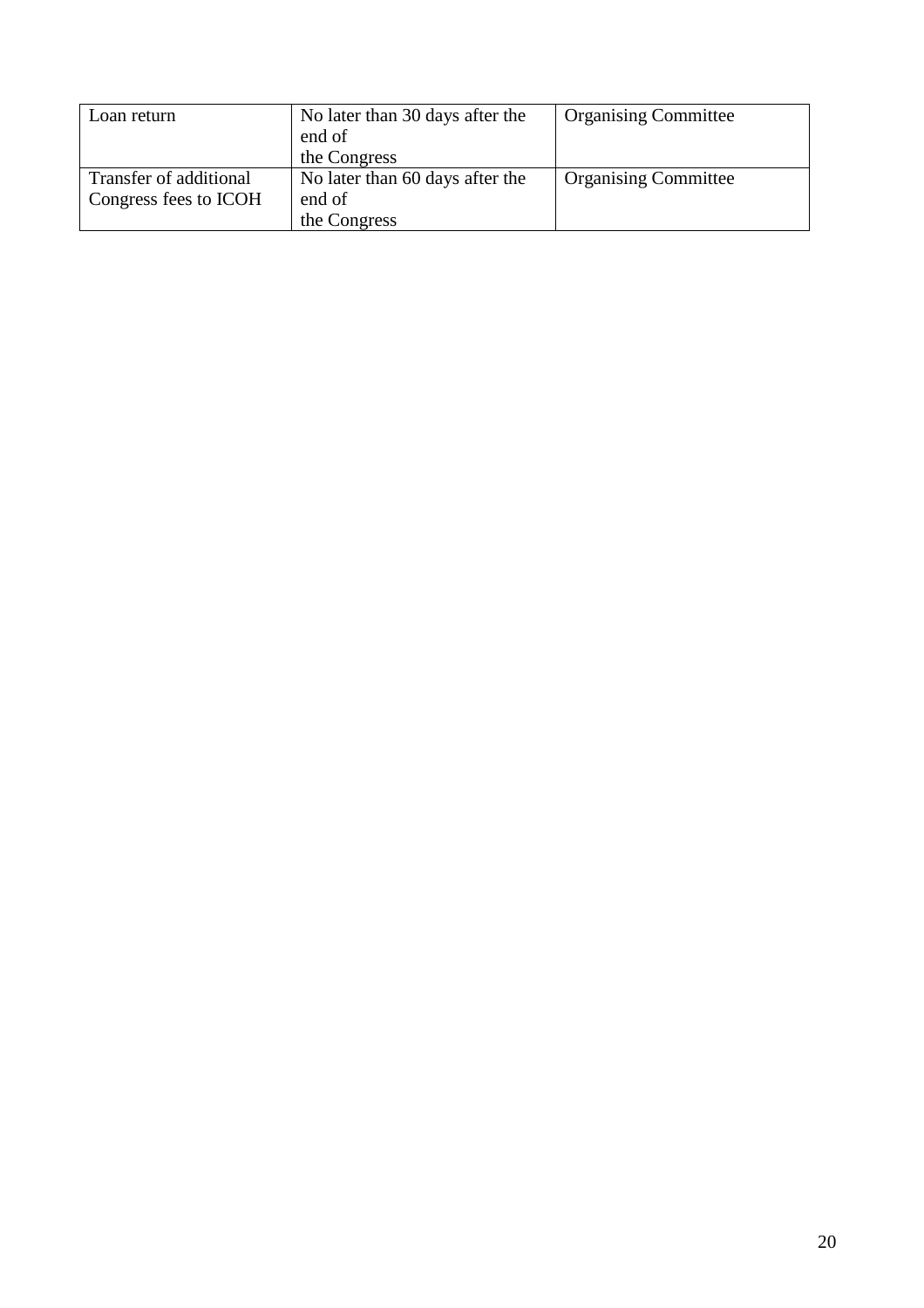# **TIMETABLE - APPENDIX 2 - Timetable for Scientific Programme of the Triennial ICOH Congress**

| <b>Action</b>           | <b>Deadline</b>           | <b>Responsible</b>        | <b>Time to</b>  |
|-------------------------|---------------------------|---------------------------|-----------------|
|                         |                           | <b>Parties</b>            | <b>Congress</b> |
| Decision on the         | <b>Bid documents</b>      | Organisers and            | -6 years        |
| scientific              |                           | <b>ICOH</b> Agreement     |                 |
| theme                   |                           |                           |                 |
| Establishment of        | <b>Bid letter</b>         | Organisers                | -6 years        |
| Promoting               |                           |                           |                 |
| Committee               |                           |                           |                 |
| Establishment of        | Bid letter. Expand later, | Organizers                | -6 years        |
| <b>Local Scientific</b> | if desired                |                           |                 |
| Advisory                |                           |                           |                 |
| Committee               |                           |                           |                 |
| Establishment of        | Three years before the    | <b>ICOH President, VP</b> | -3 years        |
| International           | Congress                  |                           |                 |
| Scientific Advisory     |                           |                           |                 |
| Committee               |                           |                           |                 |
| Establishment of        | Three years before the    | <b>ICOH</b> President     | -3 years        |
| Honorary Advisory       | Congress                  |                           |                 |
| Committee               |                           |                           |                 |
| (Trustees)              |                           |                           |                 |
| Hire logistical         | Before preceding          | Organisers                | -3 years        |
| contractor              | Congress; bring           |                           |                 |
| (Conference             | contractor                |                           |                 |
| company and             | to the Congress           |                           |                 |
| Congress                |                           |                           |                 |
| venue)                  |                           |                           |                 |
| Meeting between         | At preceding              | Organisers, ICOH          | -3 years        |
| Local Organisers,       | Congress, ICOH            | <b>Secretary General</b>  |                 |
| Conference              | <b>Board Meeting</b>      |                           |                 |
| Company and             |                           |                           |                 |
| <b>ICOH</b> Board       |                           |                           |                 |
| <b>First Congress</b>   | Six months after          | Organisers                | $-2.5$ years    |
| Announcement            | preceding                 |                           |                 |
|                         | Congress                  |                           |                 |
| Request suggestions     | Six months after          | Local / International     | $-2.5$ years    |
| from SCs / Local /      | preceding Congress        | Scientific Co-Chairs      |                 |
| International           |                           |                           |                 |
| Committees for          |                           |                           |                 |
| session topics,         |                           |                           |                 |
| keynotes and            |                           |                           |                 |
| business meetings.      |                           |                           |                 |
| Forms in SC Virtual     |                           |                           |                 |
| Office (or can be       |                           |                           |                 |
| requested to be         |                           |                           |                 |
| submitted online, via a |                           |                           |                 |
| dedicated link)         |                           |                           |                 |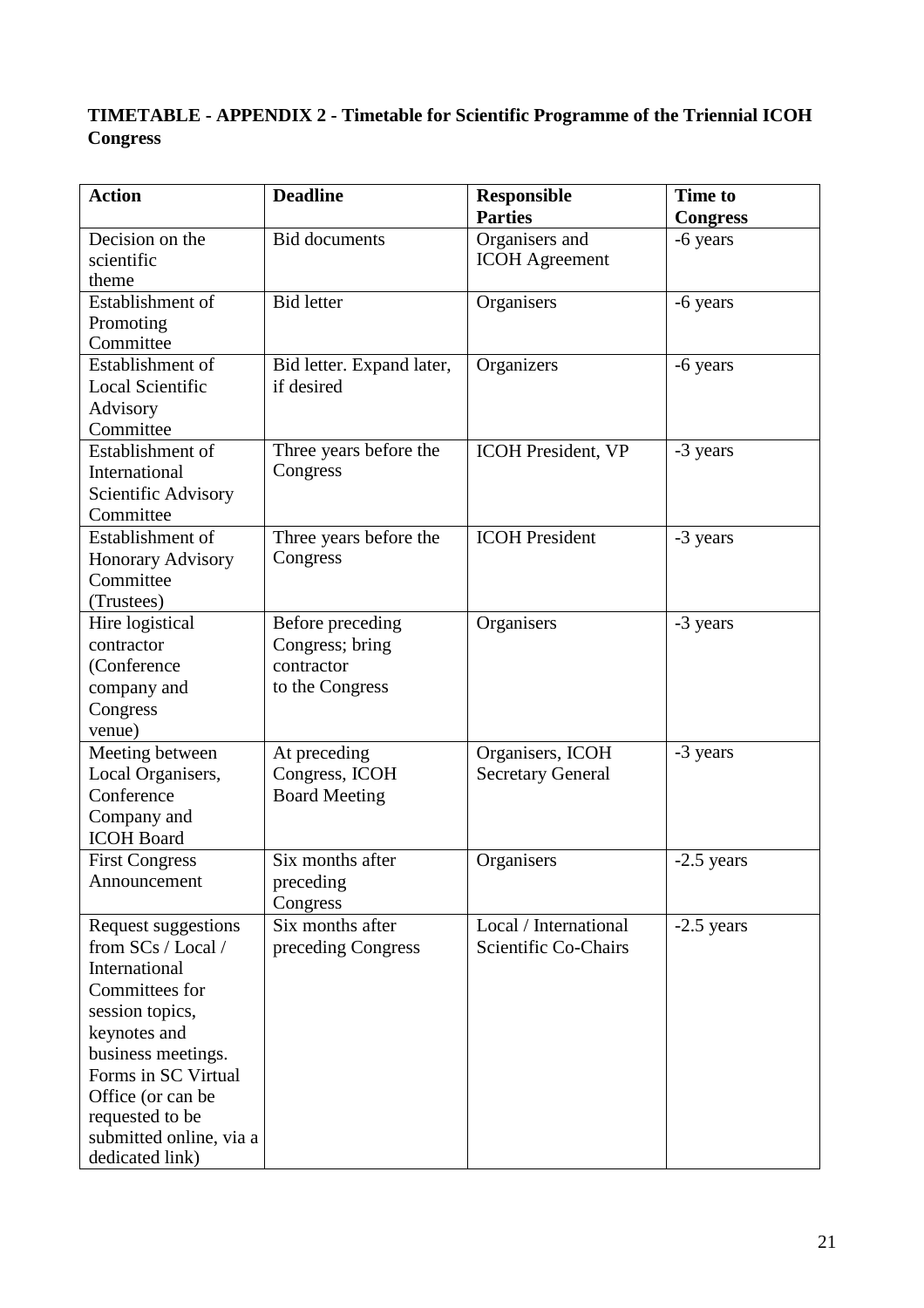| Meeting between<br>local Organisers and<br><b>ICOH Officers</b>                                                                          | Six months after<br>preceding Congress            | Local Organisers and<br><b>ICOH Officers</b>                                                                                                   | $-2.5$ years     |
|------------------------------------------------------------------------------------------------------------------------------------------|---------------------------------------------------|------------------------------------------------------------------------------------------------------------------------------------------------|------------------|
|                                                                                                                                          |                                                   |                                                                                                                                                |                  |
| Organisation of<br>WHO CC meetings<br>pre- and post-<br>conferences around<br><b>ICOH</b> Congress and<br>communication to<br><b>SCs</b> | One year after<br>preceding Congress              | Contractor, Organisers<br>and Scientific<br><b>Committee Co-Chairs</b><br>(ICOH VP)                                                            | -2 years         |
| Organisation of<br>topic proposals<br>received                                                                                           | One year after<br>preceding Congress              | Co-Chairs, with some<br>members, contractor<br>support                                                                                         | -2 years         |
| Recommend keynote<br>themes / speakers<br>and Opening Session<br>Speakers to ICOH<br>and Congress<br>Presidents                          | One year after<br>preceding Congress              | Local / International<br>Scientific Advisory<br><b>Committee Co-Chairs</b>                                                                     | -2 year          |
| Develop and test<br>abstract<br>submission and<br>review system                                                                          | 1.5 years after<br>preceding<br>Congress          | Local Scientific Co-<br>Chair / members<br>and contractor                                                                                      | $-1.5$ years     |
| Meeting to review<br>venue, keynotes,<br>topics, fee schedules,<br>grant system for<br><b>Second Congress</b><br>Announcement            | 1.5 years after<br>preceding Congress             | ICOH Officers,<br>Organisers,<br>Scientific<br>Committee Co-<br>Chairs                                                                         | $-1.5$ years     |
| <b>Second Congress</b><br>Announcement<br>(request abstract<br>submission;<br>communicate the fee<br>schedule; announce<br>the grants)   | One year and two months<br>before Congress        | Local and International<br>Scientific Advisory<br>Committees Co-<br>Chairs, Contractor                                                         | -1 year 2 months |
| Invite<br>Keynote<br><b>Speakers</b>                                                                                                     | One year and two<br>months before the<br>Congress | Local and International<br>Scientific Advisory<br><b>Committees Co-Chairs</b><br>with approval of<br><b>Presidents of Congress</b><br>and ICOH | -1 year 2 months |
| Receive confirmation<br>forms committing to<br>organising sessions<br>from Scientific<br>Committees and other                            | 1.5 years<br>before the Congress                  | ICOH VP, Co-<br><b>Chairs of Scientific</b><br><b>Advisory Committees,</b><br>Contractor                                                       | $-1.5$ years     |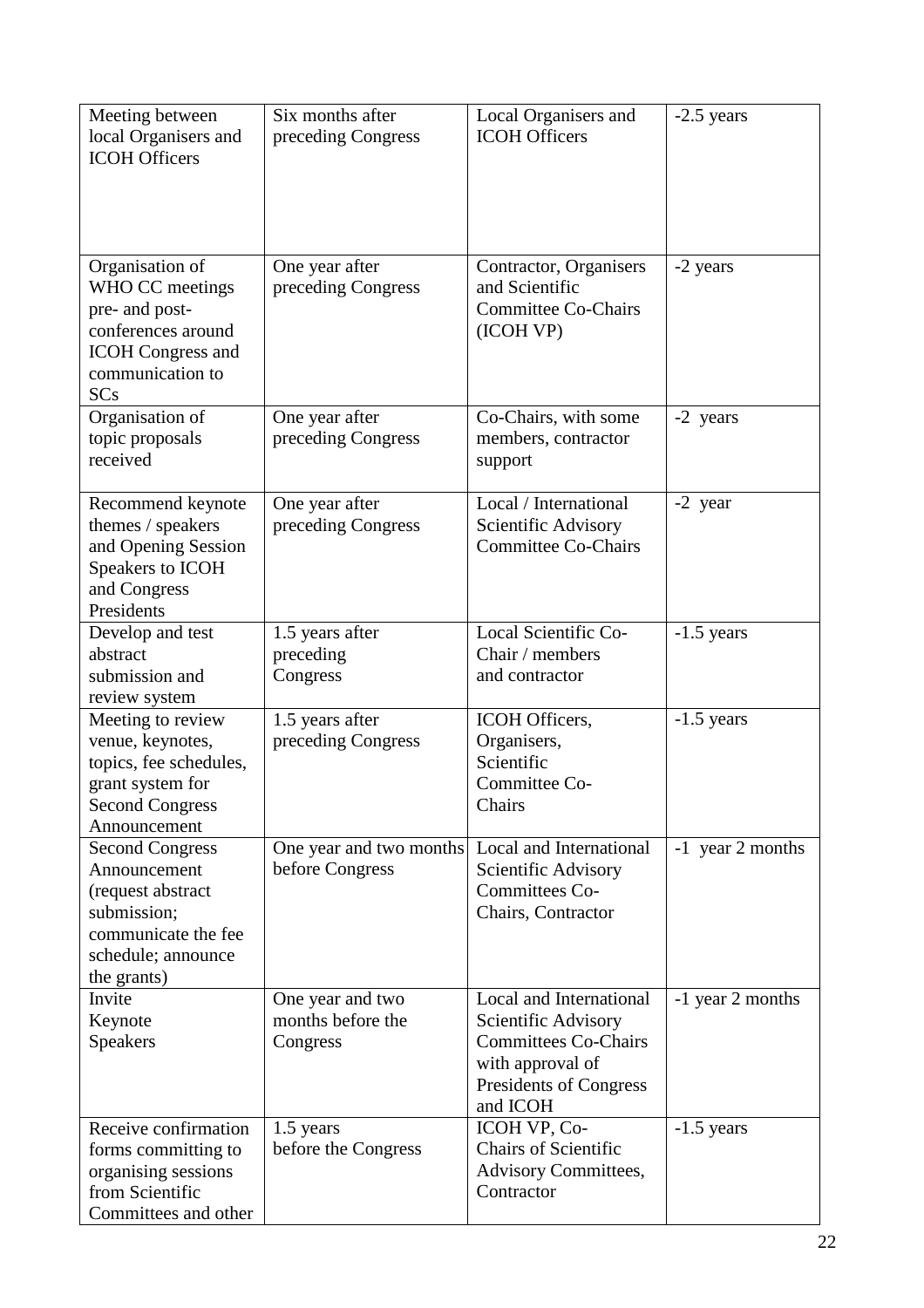| entities                                                                                                                                       |                                                                                                              |                                                                                                   |                             |
|------------------------------------------------------------------------------------------------------------------------------------------------|--------------------------------------------------------------------------------------------------------------|---------------------------------------------------------------------------------------------------|-----------------------------|
| Prepare Spreadsheet of<br>all sessions of the<br>Scientific Programme                                                                          |                                                                                                              | Contractor                                                                                        | $-1.5$ years                |
| Assign topics for<br>abstract reviews to<br><b>Scientific Committees</b>                                                                       | One year before the<br>Congress                                                                              | ICOH VP, Co-<br><b>Chairs of Scientific</b><br><b>Advisory Committees,</b><br>Contractor          | -1 year                     |
| Confirm speakers at<br><b>Special Sessions</b>                                                                                                 | Ten months before<br>the<br>Congress                                                                         | ICOH VP, Co-<br><b>Chairs of Scientific</b><br><b>Advisory Committees,</b><br>Contractor          | -10 months                  |
| Policy Forum                                                                                                                                   | Structure: seven months<br>before the Congress;<br>Invitation: four to five<br>months before the<br>Congress | ICOH Officers,<br><b>Congress President</b>                                                       | -7 months,<br>$-4-5$ months |
| Assign venue rooms                                                                                                                             | One year before the<br>Congress                                                                              | Organisers / Co-Chairs<br>of Scientific Committees                                                | -1 year                     |
| Abstracts received<br>and assigned to<br>reviewers for oral<br>or poster<br>presentations; and<br>grant<br>recommendations<br>within one month | Ten months before<br>the Congress                                                                            | Contractor using<br>abstract system<br>developed by Local<br>Scientific Committee /<br>Organisers | $-10$<br>months             |
| Announcements of<br>acceptances                                                                                                                | Seven months<br>before the<br>Congress                                                                       | Contractor using<br>abstract system                                                               | -7 months                   |
| Grant applications<br>reviewed and<br>decisions on<br>allocations                                                                              | Seven months<br>before the<br>Congress                                                                       | <b>Grant Committee</b>                                                                            | -7 months                   |
| Preparation of<br>programme<br>(speakers / venues)                                                                                             | Six months before<br>the<br>Congress                                                                         | <b>Local Scientific</b><br>Committee and<br>Contractor                                            | -6 months                   |
| <b>Third Congress</b><br><b>Announcement listing</b><br>speakers (keynote,<br>plenary, semi-plenary)<br>and pre- and post-<br>conferences      | Five months before the<br>Congress                                                                           | Contractor                                                                                        | -5 months                   |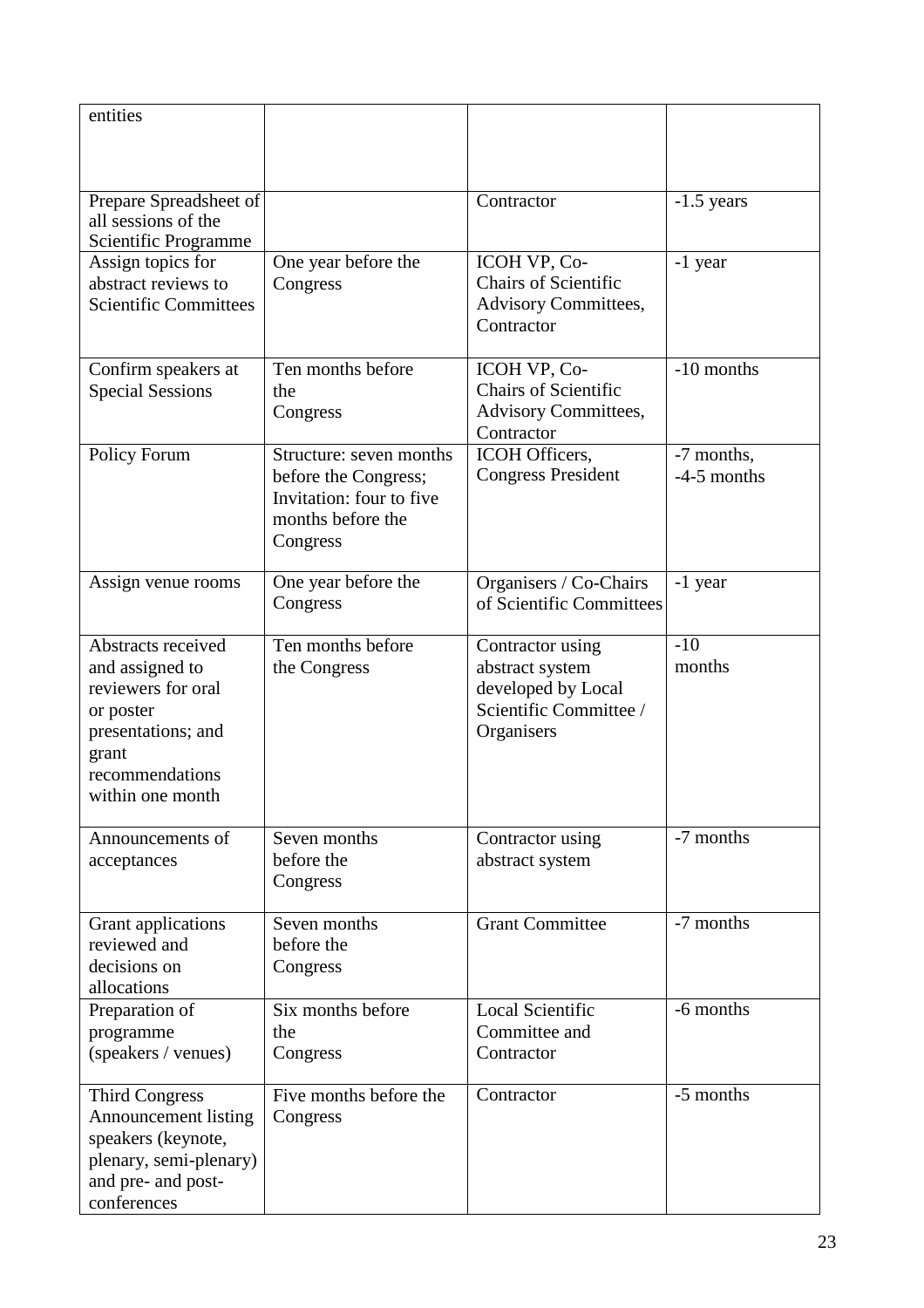| Arrangements for<br>pre- and post-<br>conferences<br>confirmed with<br>venues, etc. | Five months before the<br>Congress | Contractor | -5 months |
|-------------------------------------------------------------------------------------|------------------------------------|------------|-----------|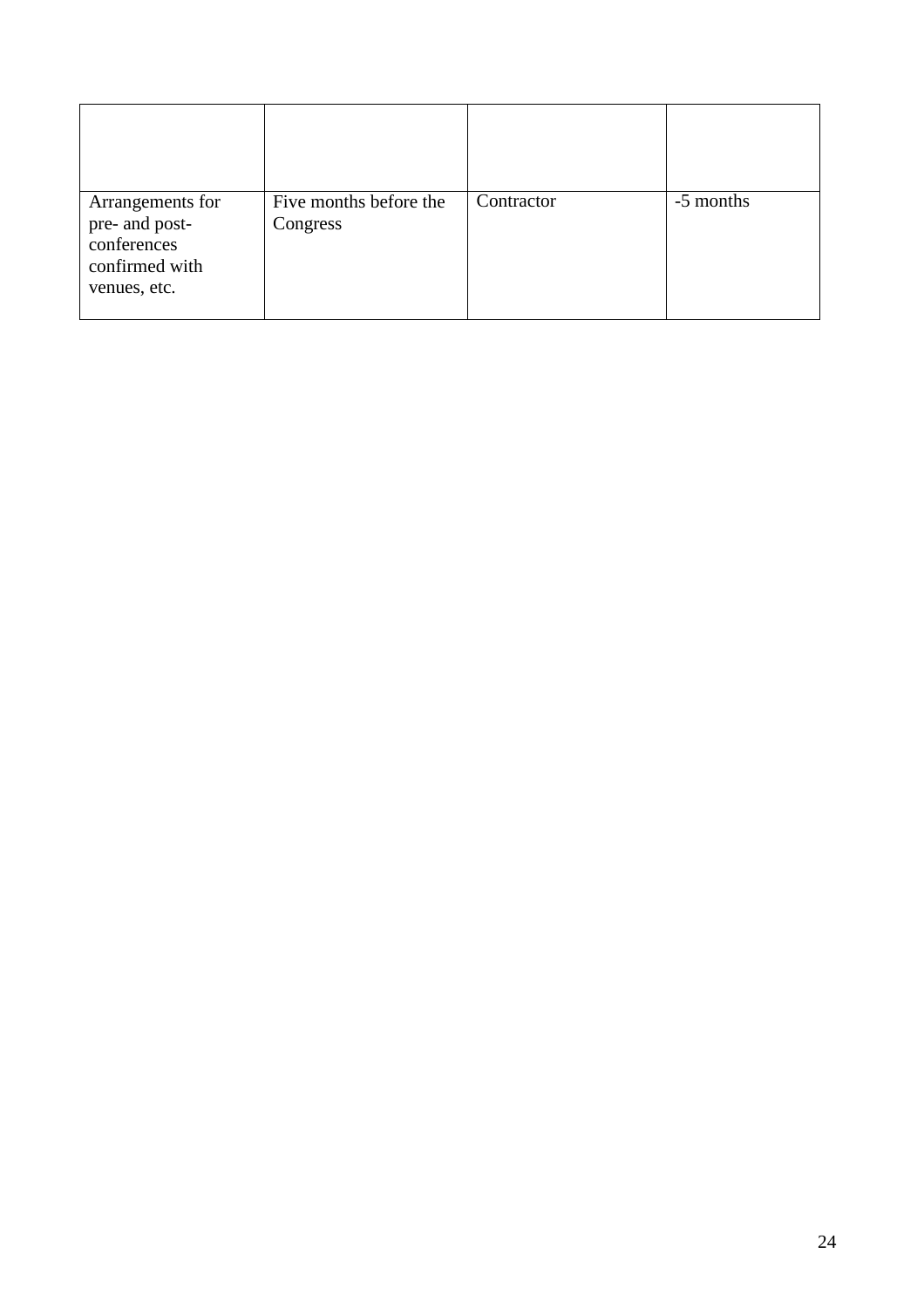## **CONSTITUTION – Article 6 – International Congresses**

#### Section 1

Regular meetings of the ICOH shall be held every three years and shall be called "International Congress on Occupational Health". They shall be held at a time and place to be determined by the vote of the General Assembly upon written invitation of members in good standing belonging to the same country. The Board shall recommend to the General Assembly one of the proposed venues as its preference. The decision of the venue shall take place six years in advance. The choice shall be confirmed in writing by the host country at latest 6 months after the election.

#### Section 2

The International Congress shall be organised by the members of that country whose invitation has been accepted by the General Assembly. An Organising Committee must be set up within six months after the decision. Notice must be given in all announcements that the International Congress is sponsored by ICOH.

#### Section 3

The Board shall approve the themes and any additional language of the International Congress and the Officers shall review the work of the Organising Committee and make recommendations concerning the date and other activities of the Congress.

#### Section 4

Finances for the organisation and conduct of the International Congress shall be the sole responsibility of the organising Committee of the Congress, which is entitled to ask the participants to pay a fee established after consultation with the Secretary-General. The consultation shall include the amount and the concession to special categories of participants and the effects of possible additional languages on the fee. Attendees who are not members of ICOH shall pay an additional fee which is subsequently payable to ICOH by the Organising Committee.

#### Section 5

In addition, other international or regional, general or specific conferences can be held under the auspices of the ICOH after approval by the President. Notice must be given in the first announcement of the conference, as to whether it is sponsored by the ICOH alone, or in cooperation with others.

### **BYE-LAW 7 – Procedure for the determination of the venue of future International Congresses**

#### Section 1

Applications for hosting an International Congress should reach the ICOH office at least six months before the First General Assembly of the next International Congress and be signed by at least five ICOH members in good standing of that country.

Section 2

Bidders shall be admitted to the voting procedure upon fulfilling the following requirements:

(a) The entity that commits to take financial responsibility for the Congress is a public institution or a national scientific/professional association with solid economic capacity and proven experience in the organisation of large international congresses;

(b) Identification of a professional conference company with documented experience in the organisation of large international congresses;

(c) Identification of a congress venue that is adequate in terms of size, services, security, accessibility, in line with the format of ICOH Congresses.

Bidders who do not meet the abovementioned requirements will not be admitted to the voting procedure. In order to assess the above requirements, the bidders will provide any relevant documentation as detailed in the ICOH